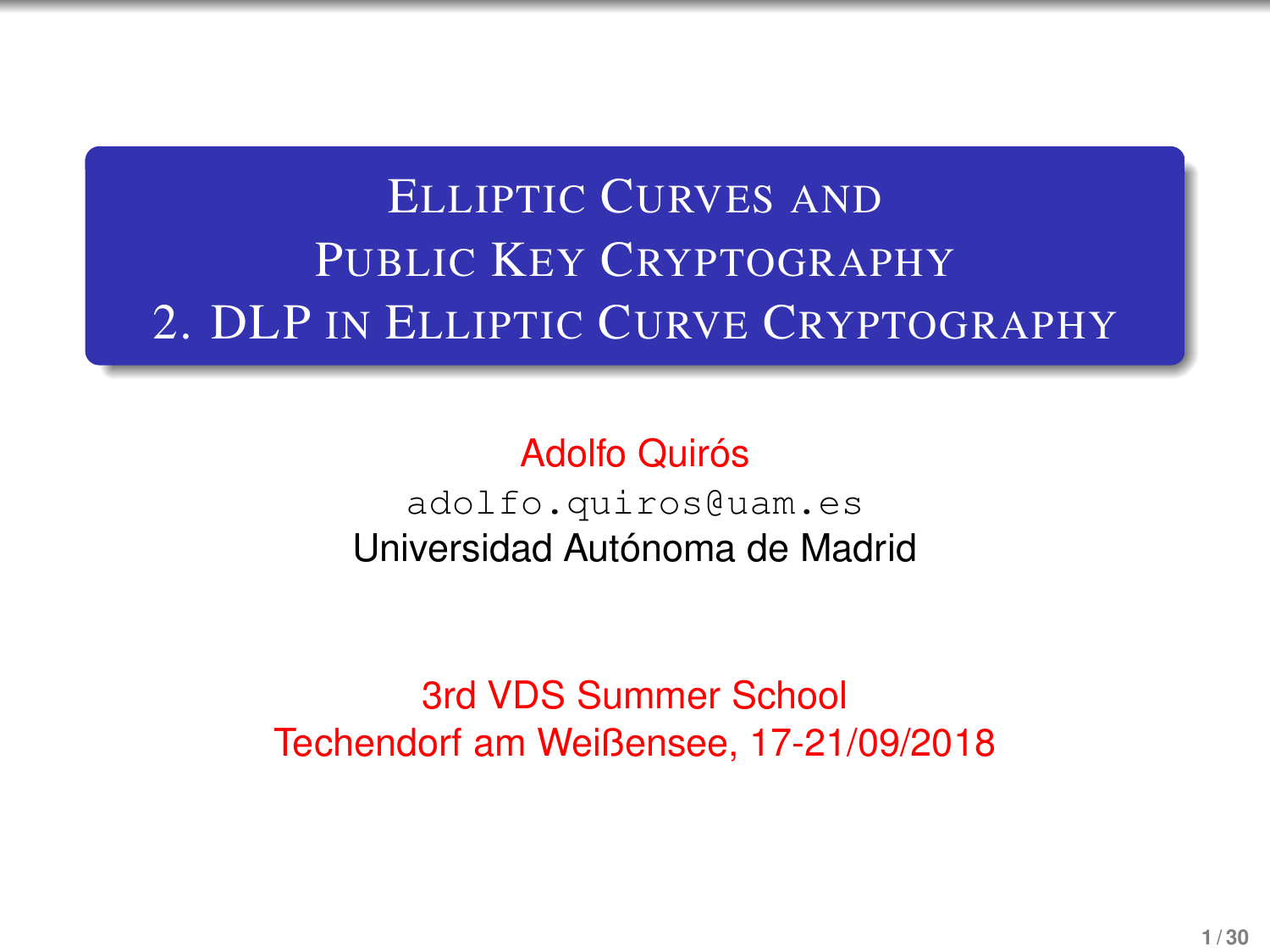# CRYPTOGRAPHY BASED ON THE DLP

We are Given  $G = \langle q \rangle$ , a finite cyclic group,  $|G| = n$ .

ENCRYPTION (FOR EXAMPLE DIFFIE-HELLMAN KEY EXCHANGE) Based on calculating exponentials:

 $g^k, \qquad k \in \mathbb{Z}, 1 \leq k \leq n$ 

BREAKING THE CYPHER

Based on calculating Discrete Logarithms:

Given  $h \in G$ , find  $k \in \mathbb{Z},$  1  $\leq$   $k$   $\leq$  *n* such that  $h = g^k$ 

- Exponentiation in *G* must be easy.
- Finding Discrete Logarithms in *G* must be hard.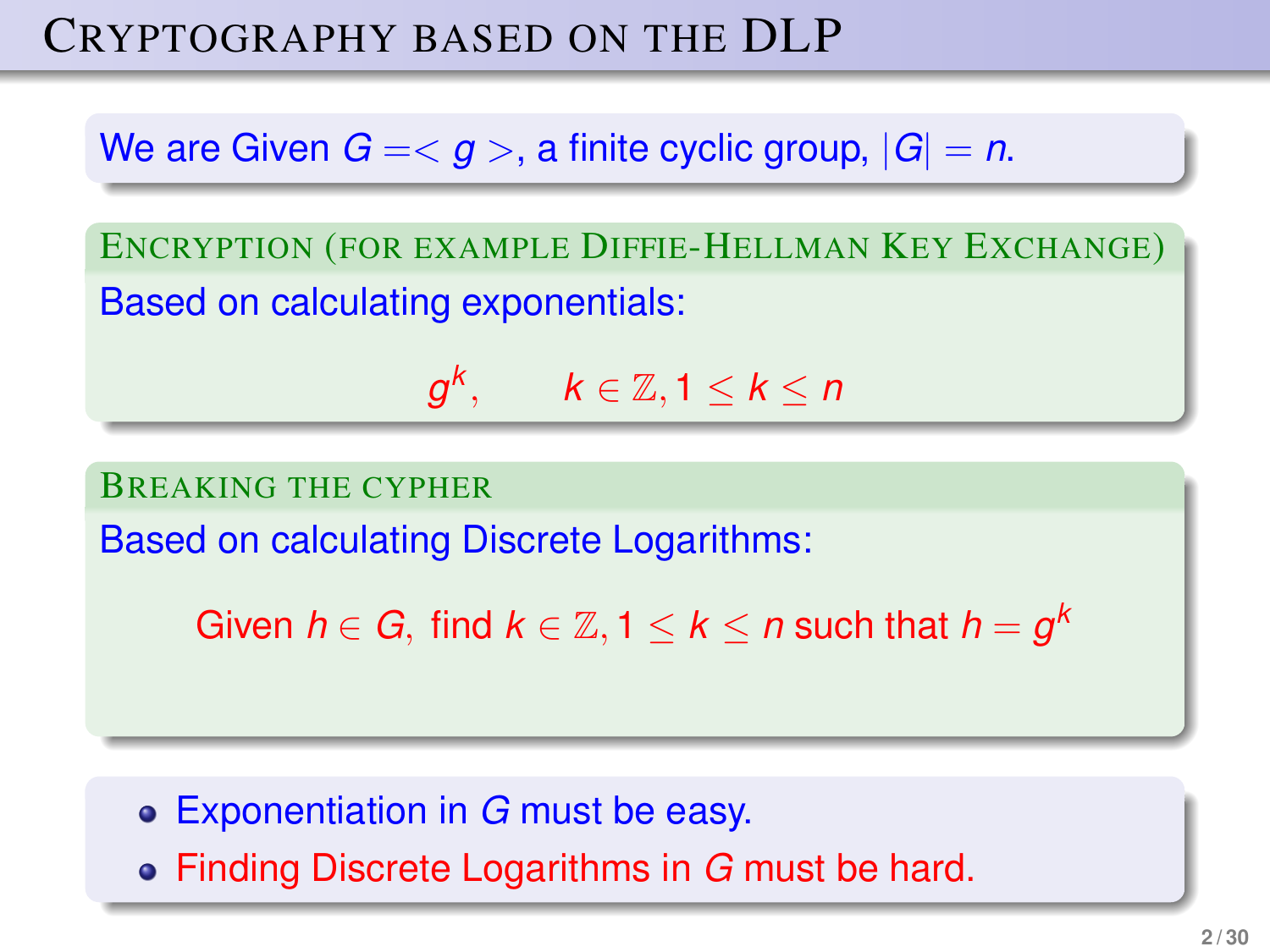# HOW HARD IS EXPONENTIATION?

### "HARDNESS" OF *g <sup>k</sup>* DEPENDS ON:

- **•** Difficulty of doing one multiplication.
- **2** Number of multiplications we need to make.
- **D** Might depend on  $G$ . If  $G = \mathbb{F}_p^*$ , we never multiply numbers larger than  $p: 1$  multiplication  $+ 1$  division to reduce the result mod  $p$  take, at most,  $c(\log_2 p)^2$  bit-operations: multiplication mod  $p$  can be done in time  $O(\log^2 p)$  (easy) In all groups we consider from now on, time to multiply will be bounded and will go into the *O*-constant.
- **2** But many easy things may amount to a very hard task. Fortunately, to calculate  $g^k$ , 1  $\leq$   $k \leq$  |G| (any *G*) we need at most *O*(log |*G*|) multiplications.

# EXPONENTIATION IS EASY IN F ∗ *p*

We can calculate  $g^k$  in time  $O(\log^3 p)$ .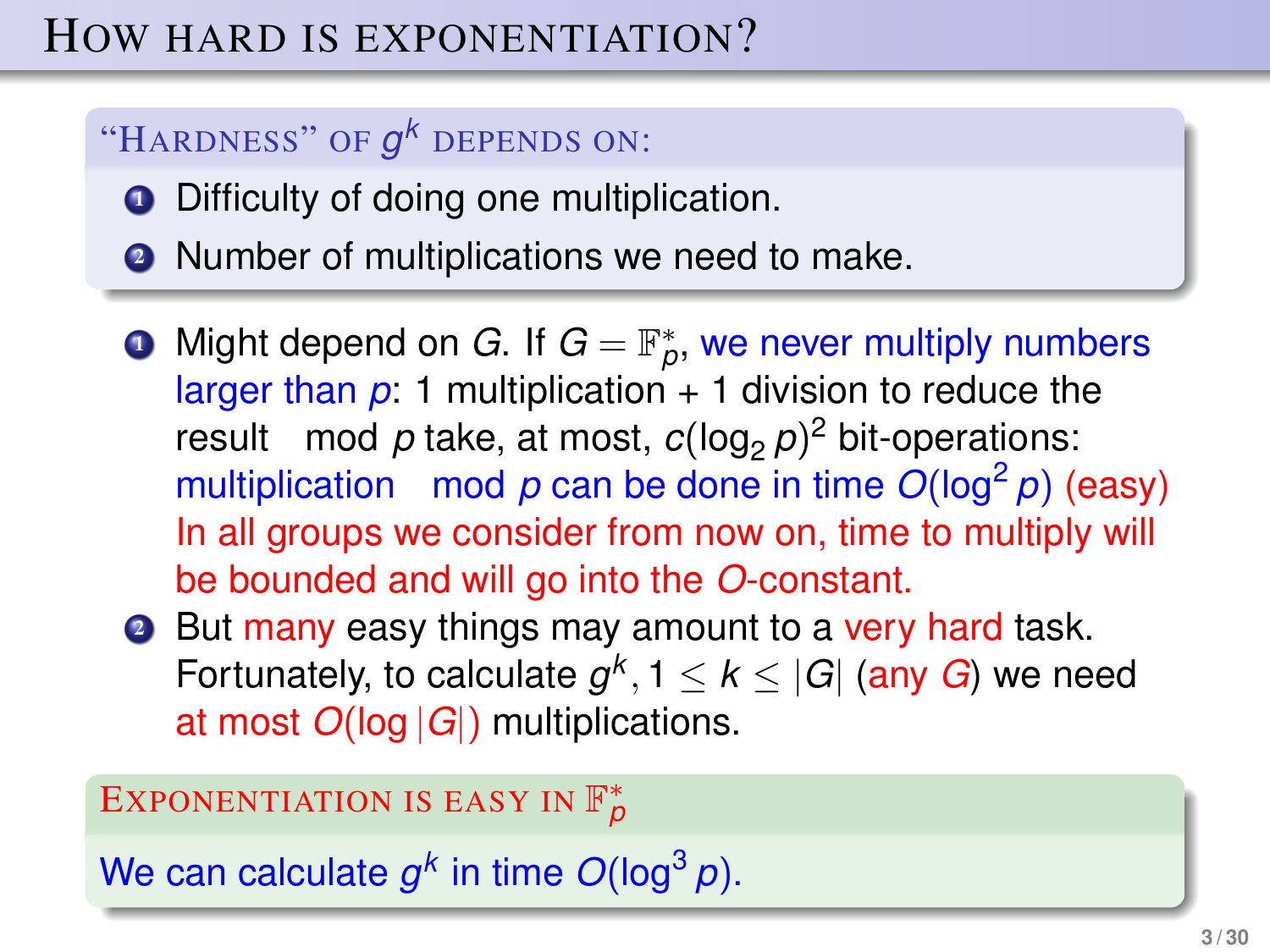- How many products do I need to calculate *g* <sup>64</sup>?
- And to calculate *g* <sup>73</sup>?
- How many products to calculate  $g^k$  for arbitrary  $k$ ?

Write *k* in binary (log<sub>2</sub> k elementary divisions, time  $O(\log k)$ ).

$$
k=\sum_{i=0}^{\log_2 k} b_i 2^i, \qquad b_i \in \{0,1\},
$$

and notice that

$$
g^k=g^{\sum b_i 2^i}=\prod_{b_i=1}g^{2^i}.
$$

- With log<sub>2</sub>  $k$  squarings we can calculate all  $g^{2^i}$ .
- (At most)  $log_2 k$  additional products give  $g^k$ .

# SQUARE-AND-MULTIPLY ALGORITHM (IN ANY GROUP *G*) We can calculate  $g^k$  doing  $O(\log k)$  multiplications.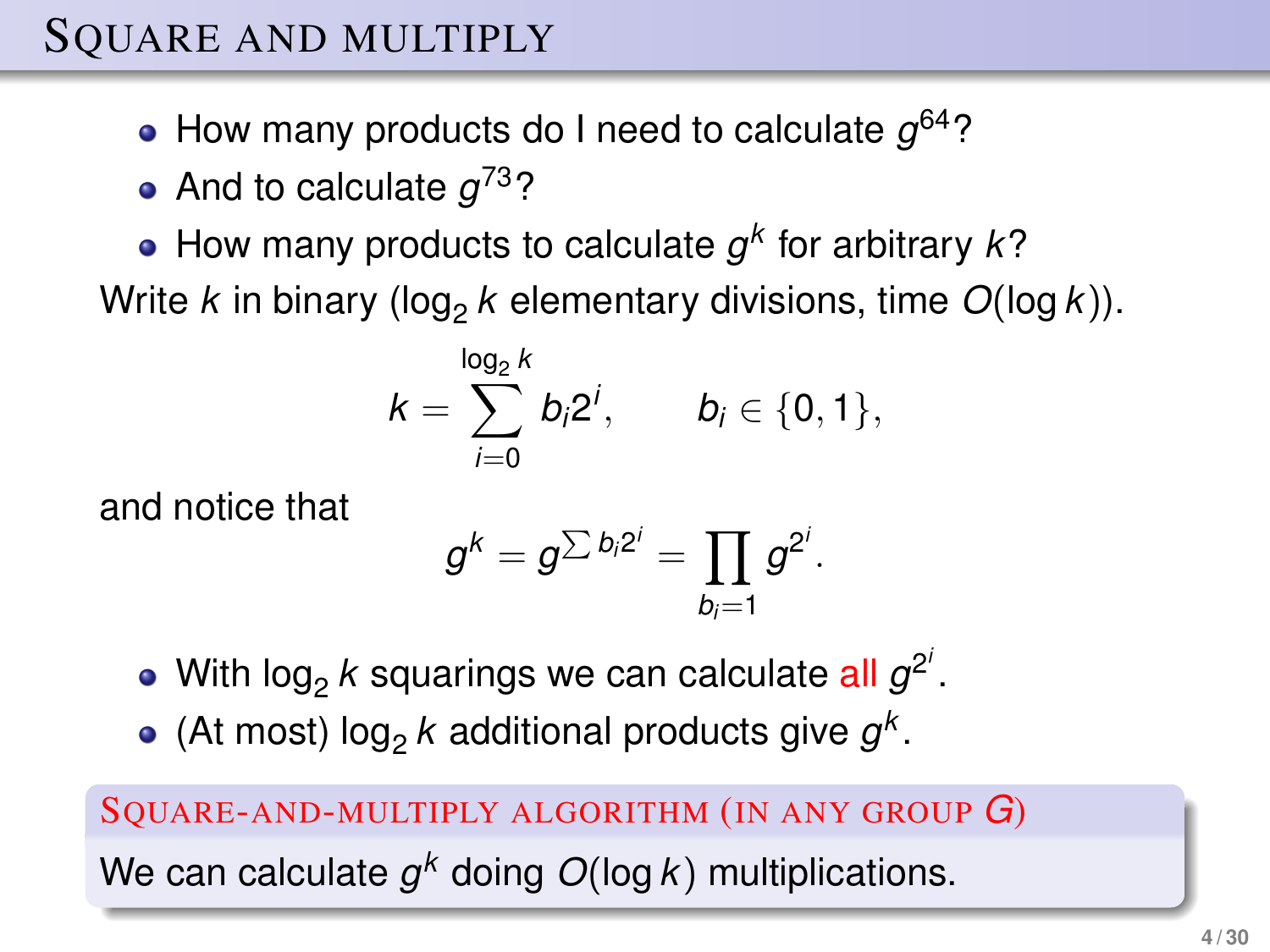# GENERIC ALGORITHMS FOR DISCRETE LOGARITHMS. 1. BABY-STEP / GIANT-STEP (SHANKS, 1971)

 $G = < g >$ ,  $|G| = n$ . Given  $h \in G$ , find *k* such that  $h = g<sup>k</sup>$ .

Trying all *g <sup>k</sup>* until one matches *h* takes time *O*(*n*).

Let  $t = \lceil$ √  $n$  .

- Calculate Giant-Steps:  $\{\alpha_0, \alpha_1, \dots, \alpha_{t-1}\}\$ , where  $\alpha_i = (g^t)^i$ .
- Calculate Baby-Steps:  $\{\beta_0, \beta_1, \ldots, \beta_{t-1}\}$ , where  $\beta_i = h g^{-i}$ .
- When calculating each  $\beta_i,$  check if  $\beta_i = \alpha_j$  for some  $j.$
- $\beta_i = \alpha_j \Rightarrow h g^{-i} = g^{tj} \Rightarrow h = g^{tj+i} \Rightarrow k = tj+i.$
- The algorithm always outputs *k* because we know that  $k = t^i + i$  exists.

#### BABY-STEP / GIANT-STEP (IN ANY GROUP *G*)

We can find  $k$  such that  $h = g^k$  in time  $O(k)$ √ *n* log *n*).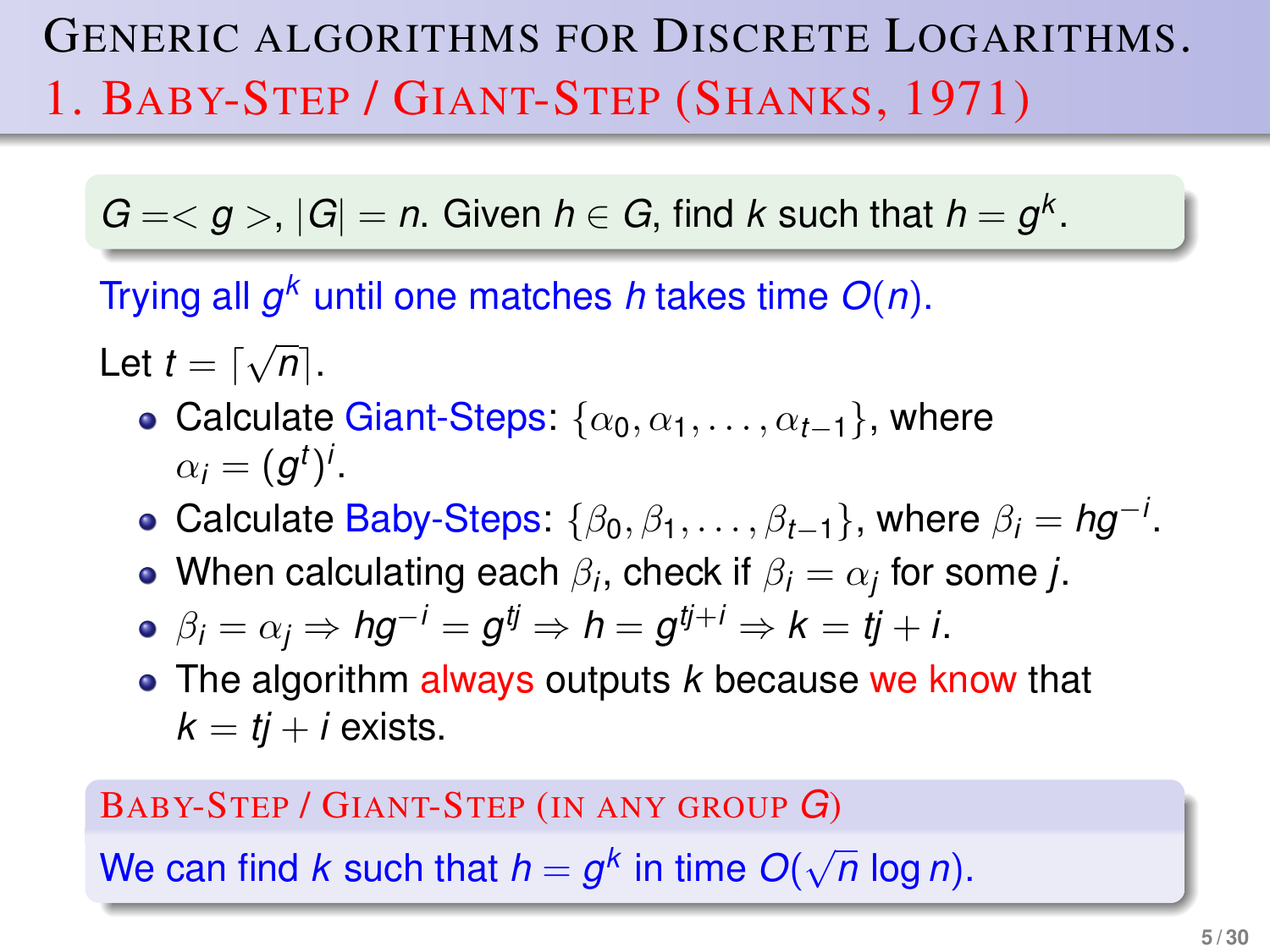# 2.POHLIG-HELLMAN (1978)

Write  $|G| = n = \prod p_i^{e_i}$ , with  $p_i$  prime. *h* = *g k* . We need to determine *k* mod *n*. Chinese R. Thm.  $\Rightarrow$  Enough to determine k mod  $p_i^{e_i}$  for each *i*.  $p^e := p_i^{e_i}, k = k_0 + k_1p + k_2p^2 + \cdots + k_{e-1}p^{e-1} \mod p^e.$ Let  $H < g^{\frac{n}{p}} >$  and notice that  $|H| = p$  and  $e = O(\log n)$ .  $h^{\frac{n}{p}} = (g^{\frac{n}{p}})^k = (g^{\frac{n}{p}})^{k_0} \in H \Rightarrow$  Find  $k_0$  using BS-GS in  $H.$ 

- $(hg^{-k_0})^{\frac{n}{p^2}}=(g^{k-k_0})^{\frac{n}{p^2}}=(g^{k_1p+k_2p^2+\dots})^{\frac{n}{p^2}}=(g^{\frac{n}{p}})^{k_1}\in H\Rightarrow$ Find *k*<sup>1</sup> using BS-GS in *H*.
- Find *k* mod  $p_i^{e_i}$  with  $e_i = O(\log n)$  BS-GS.
- Use ChRT (easy) to get *k* mod *n*.

POHLIG-HELLMAN (+BS-GS) If  $|G| = n = \prod p_i^{e_i}$ , we can find *k* such that  $h = g^k$  in time  $O(\sum e_i(\log n + \sqrt{n})$  $\overline{p_i}$  log  $p_i$ )).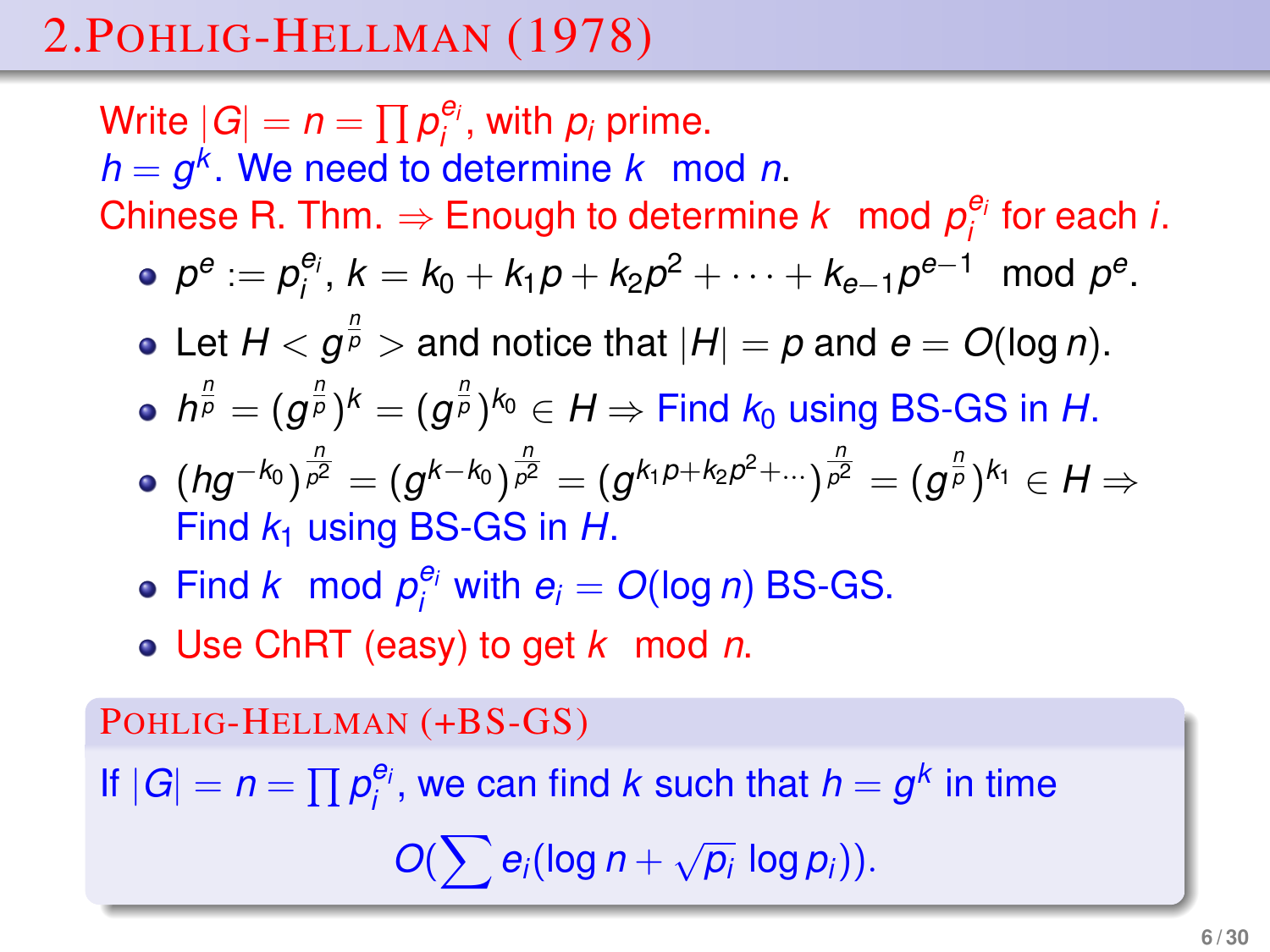# BAD, GOOD, NOT SO GOOD GROUPS FOR DLP-CRYPTO

- $|G| = n = \prod p_i^{e_i} \leadsto$  can solve DLP in  $O(\sum e_i(\log n + \sqrt{p_i}\log p_i)).$
- If *n* is *B*-smooth (all  $p_i \leq B$ )  $\rightsquigarrow O(\log^2 n +$ √ *B* log *n*).
- DLP is easy if  $B \ll n$ , for example,  $|G| = p^e$ , small  $p$  (large  $e$ ).
- Preferred situation:  $|G| = p$  prime.
- For  $\mathbb{F}_p^*$ , best is  $p = 2\ell + 1$  for  $\ell$  prime.  $p :=$  secure prime.
- Many:  $\ell := \text{German in prime and } \#\{\text{GerPr} \leq x\} \sim \frac{1.113}{\log x} \pi(x).$

#### SHOUP, 1997

There is no generic algorithm faster than BS-GS + Pohlig-Hellman:

 $n$  prime  $\rightarrow$   $O(\sqrt{2})$ *n* log *n*), exponential time.

### For some types of groups, there are faster specific algorithms.

- The DLP problem is trivial in  $(\mathbb{Z}/n, +)$ , even if *n* is prime.
- We can solve DLP in  $\mathbb{F}_p^*$ , any  $p$ , in subexponential time.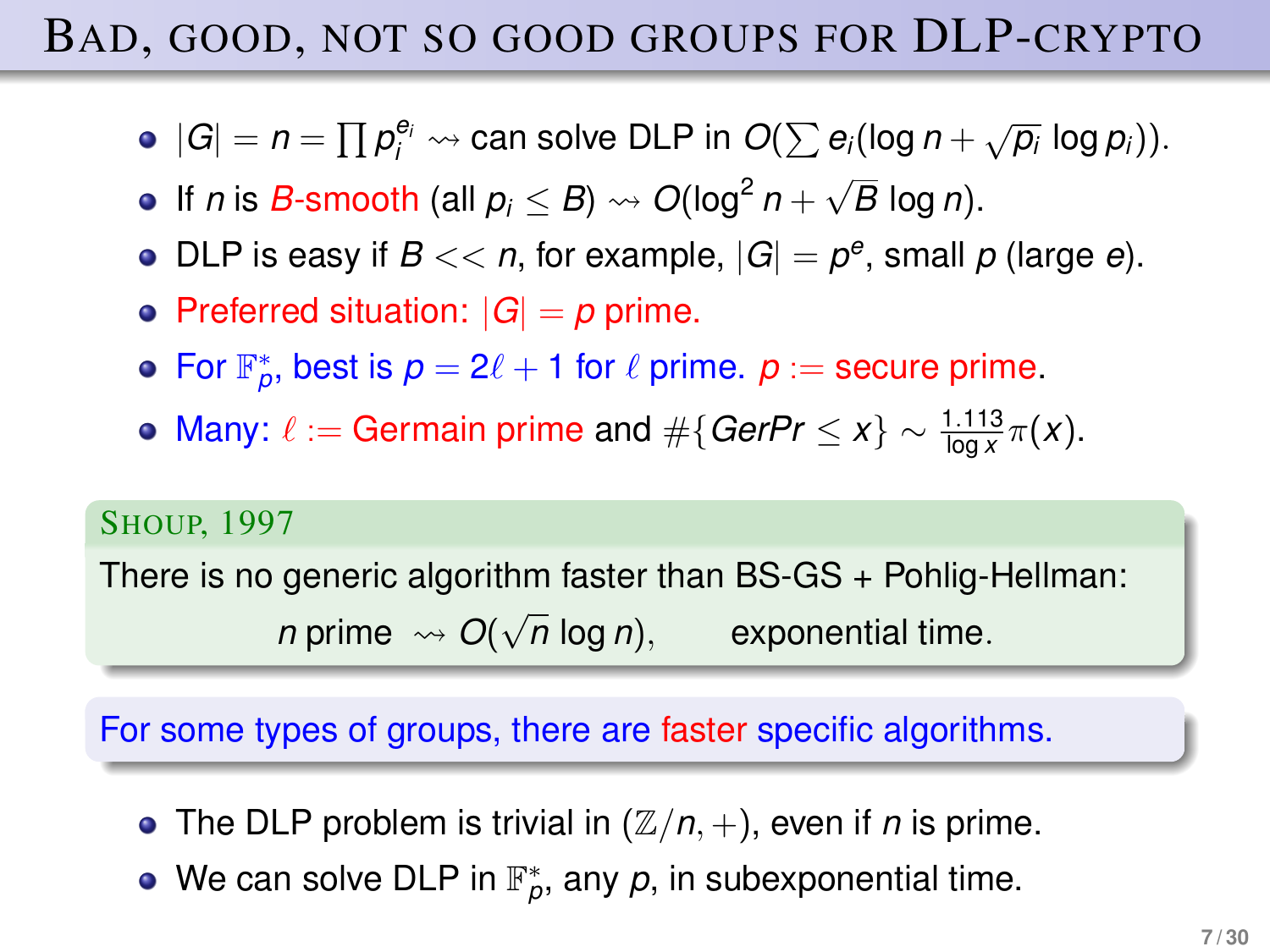# INDEX CALCULUS

 $\mathbb{F}_\rho^*=<\bm{g}>~$  Given  $h\in\mathbb{F}_\rho^*$ , find  $k\in[1,\bm{\rho}-1]$  such that  $h=\bm{g}^k.$ 

- $\mathbf{0}$   $\mathcal{B} = \{2, 3, \ldots, p_r\}$ , a base of "small" primes.
- <sup>2</sup> [Precomputation: sieving] Choose *s* ∈ [1, *p* − 1] at random and try to factor  $g^s \in [1, p-1]$  using only primes in B:

$$
g^s=2^{e_1}3^{e_3}\cdots p_r^{e_r}\leadsto s=e_1\log_g 2+e_2\log_g 3+\cdots+e_r\log_g p_r.
$$

<sup>3</sup> [Precomputation: linear algebra] Enough (*r* linearly independent) of these equations  $\rightsquigarrow$  we find

 $\log_{g} 2$ ,  $\log_{g} 3$ , . . . ,  $\log_{g} p_r$ .

<sup>4</sup> [Sieving] Choose *s* ∈ [1, *p* − 1] at random and try to factor  $ha^s \in [1, p-1]$  using only primes in B:

 $hg^{\pmb{S}} = 2^{f_1}3^{f_3}\cdots p_r^{f_r} \rightsquigarrow \log_g h + s = f_1\log_g 2 + f_2\log_g 3 + \cdots + f_r\log_g p_r.$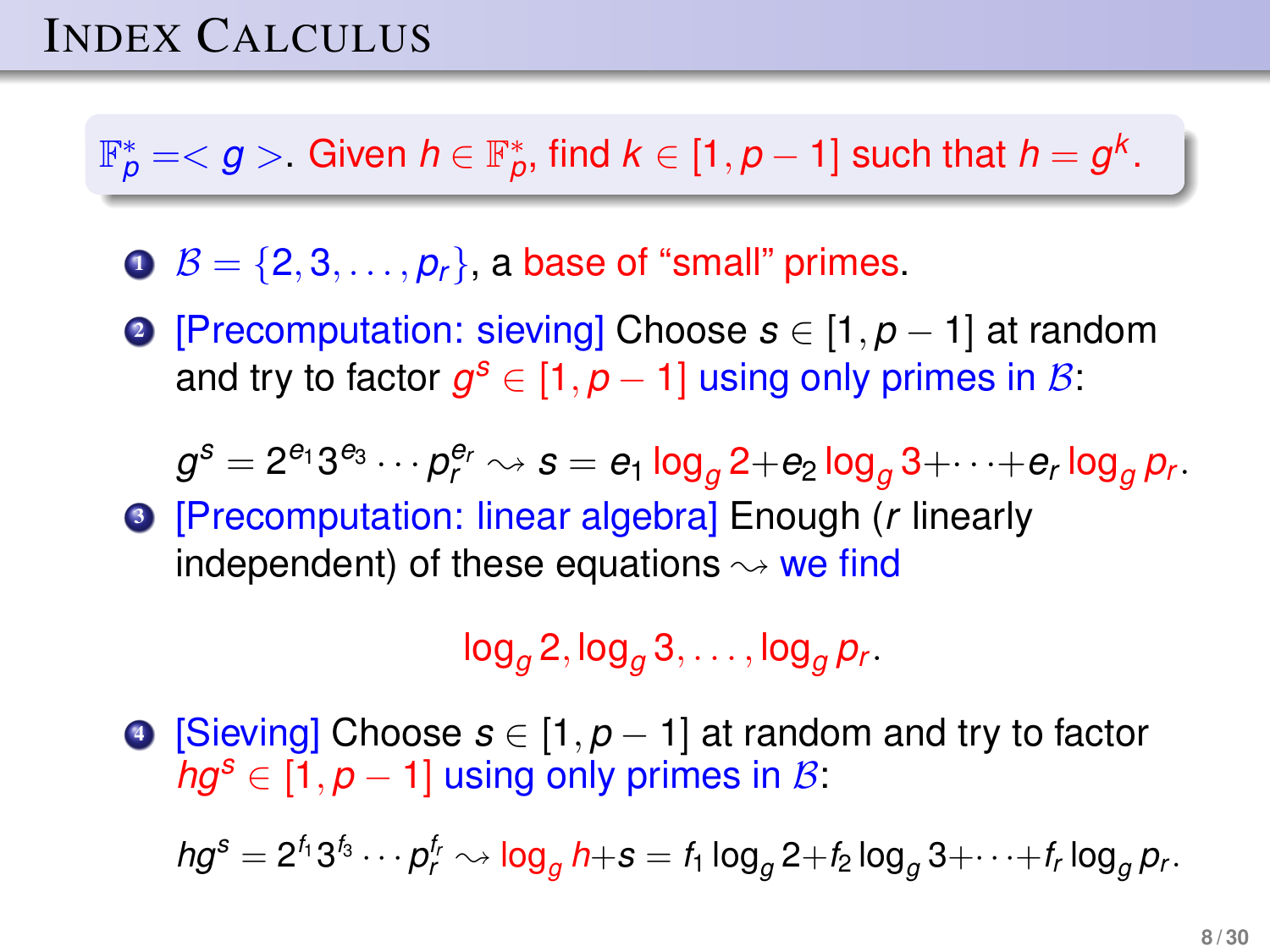# WHAT ABOUT ELLIPTIC CURVES?

- Index Calculus can be extended to any finite field  $\mathbb{F}_q^*$
- It uses subexponential time  $O(e^{c(\log n)^{1/3}(\log \log n)^{2/3}})$ .
- The (asymptotically) best general purpose factoring method, the Number Field Sieve, needs the same time.
- J. H. Silverman, *Design, Codes and Cryptography*, vol. 20, (2000), 5-40, The Xedni Calculus and the elliptic curve discrete logarithm problem.
- M. J. Jacobson, N. Koblitz, J. H. Silverman, A. Stein y E. Teske, *Design, Codes and Cryptography*, vol. 20, (2000), 41-64, Analysis of the Xedni Calculus attack.
- There is up to now no subexponential algorithm for the DLP on a well chosen elliptic curve.
- Hence, if we use elliptic curves to do public-key cryptography based on DLP , we will need shorter keys than for the DLP over  $\mathbb{F}^*_q$  or for RSA .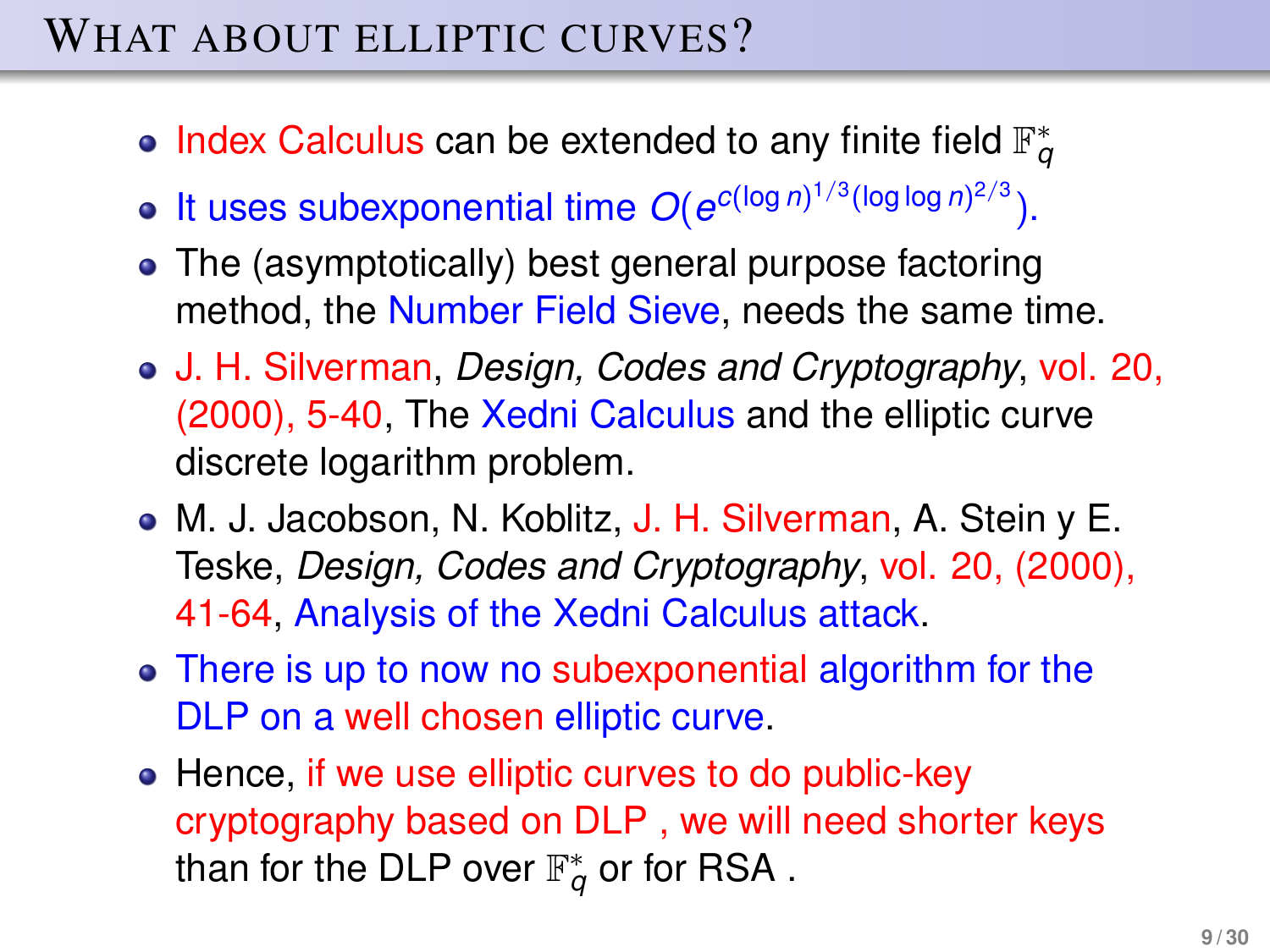# ELLIPTIC CURVE DISCRETE LOGARITHM PROBLEM

- $E =$  elliptic curve over  $\mathbb{F}_p$  or, more generally,  $\mathbb{F}_q$ ,  $q = p^r$ .
	- Hasse bound:  $||E(\mathbb{F}_q)| (q+1)| \leq 2\sqrt{q}$
	- Groups have roughly the same size:  $|E(\mathbb{F}_q)| \sim q \sim |\mathbb{F}_q^*|.$

If we take a point  $P \in E(\mathbb{F}_q^*)$  , such that the (sub)group  $G = < P > \subset E(\mathbb{F}_q^*)$  has size  $\sim q,$  we can look at

ELLIPTIC CURVE DISCRETE LOGARITHM PROBLEM (ECDLP): Given  $Q \in G = \langle P \rangle$ , find  $k \in \mathbb{Z}$  tal que  $kP = Q$ .

OPERATIONS IN  $E/\mathbb{F}_q$  are "bounded time"

$$
E: y^2 = x^3 + Ax + B; \quad P_1 = (x_1, y_1), P_2 = (x_2, y_2), P_1 \neq \pm P_2.
$$

• 
$$
x(P_1 + P_2) = \left(\frac{y_2 - y_1}{x_2 - x_1}\right)^2 - x_1 - x_2.
$$
  
\n•  $x(2P_1) = \left(\frac{3x_1^2 + A}{2y_1}\right)^2 - 2x_1.$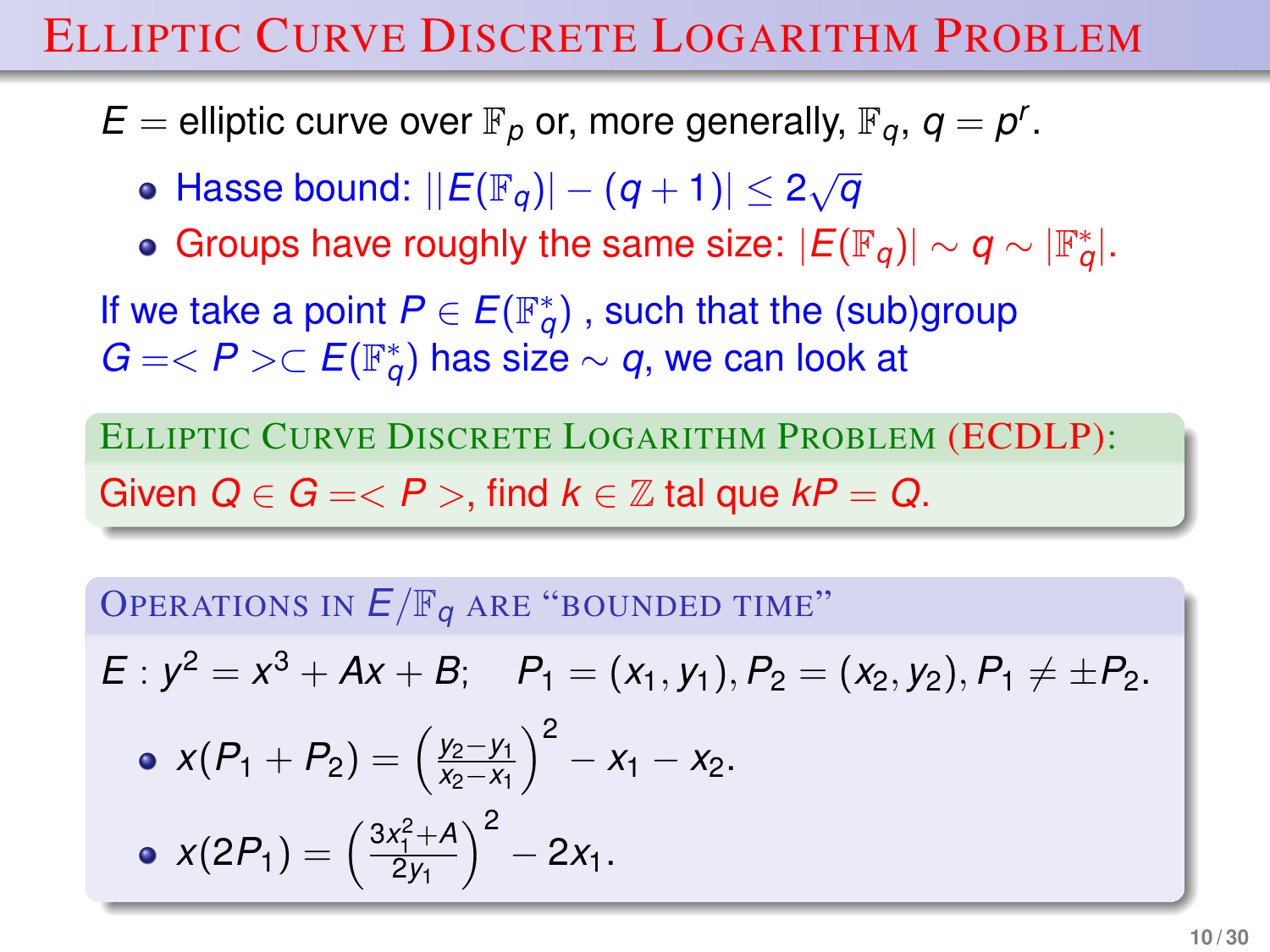# CRYPTOGRAPHY BASED ON THE ECDLP

### ∼ 1985, KOBLITZ-MILLER: ANALOG OF ELGAMAL.

- $\mathbb{F}_q$  =finite field ; *E*=elliptic curve/ $\mathbb{F}_q$ .
- $P$  ∈ *E*( $F_q$ ); clear messages: *M* ∈ *E*( $F_q$ ).
- Private keys: *d* ∈ Z; public keys: *Q* = *dP*.
- Encrypt:  $c = (rP, rQ + M) = (c_1, c_2) \in E(F_q) \times E(F_q)$ .
- $\bullet$  Decrypt:  $c_2 dc_1 = rQ + M drP = rdP + M drP = M$ .

#### KEY ADVANTAGE: SHORTER KEYS

Security "equivalent to 128 bits in symmetric key" requires:

- Keys of lenght 3072 bits in DLP over finite field or RSA.
- Keys of lenght 256 bits in ECDLP.

### SECOND ADVANTAGE

- For the same *p*, many curves *E*, all with  $|E(\mathbb{F}_p)| \sim p$ .
- Can look for *E* where ECDLP is really hard.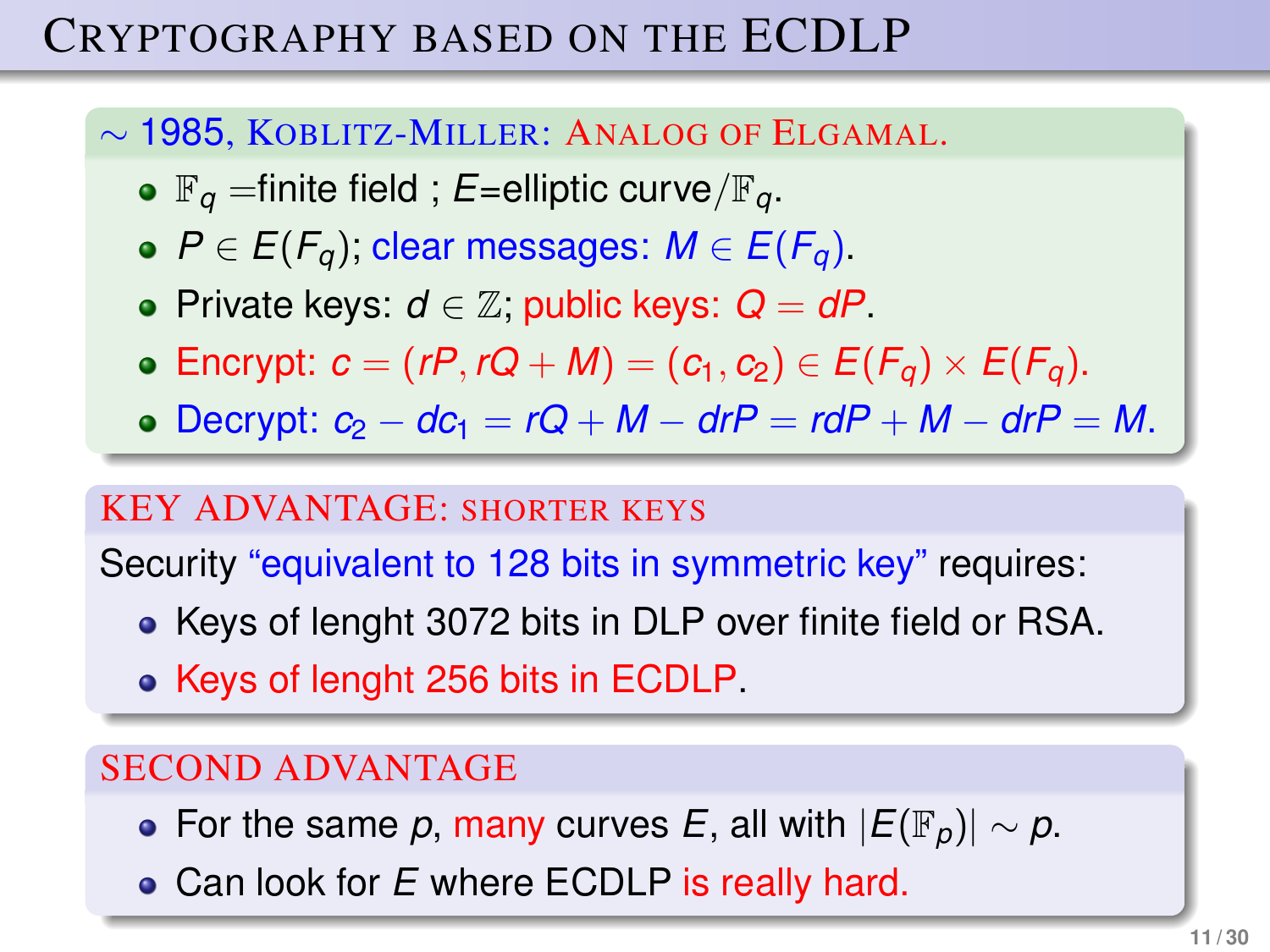# A TOY EXAMPLE OF POINTS ON A CURVE

 $E: y^2 = x^3 + x + 1$  over  $\mathbb{F}_5$ .

- $\bullet$   $E(\mathbb{F}_5) = \{O, (0, \pm 1), (2, \pm 1), (3, \pm 1), (4, \pm 2)\}$
- Hasse bound holds

 $5+1-2$ √  ${\bf 5}={\bf 1},{\bf 52} \cdots \leq {\bf 9} \leq {\bf 5}+{\bf 1}+{\bf 2}$ √  ${\bf 5}={\bf 10},{\bf 47}\ldots$ 

- *P* = (0, 1). We know 9*P* = *O*.
- Does *P* generate all of  $E(\mathbb{F}_5)$ ?
- Calculate 2*P*, 3*P*, . . . Or just 3*P*.

|  | $(0,1)$ $(4,2)$ $(2,1)$ $(3,-1)$ $(3,1)$ $(2,-1)$ $(4,-2)$ $(0,-1)$ O |  |  |  |
|--|-----------------------------------------------------------------------|--|--|--|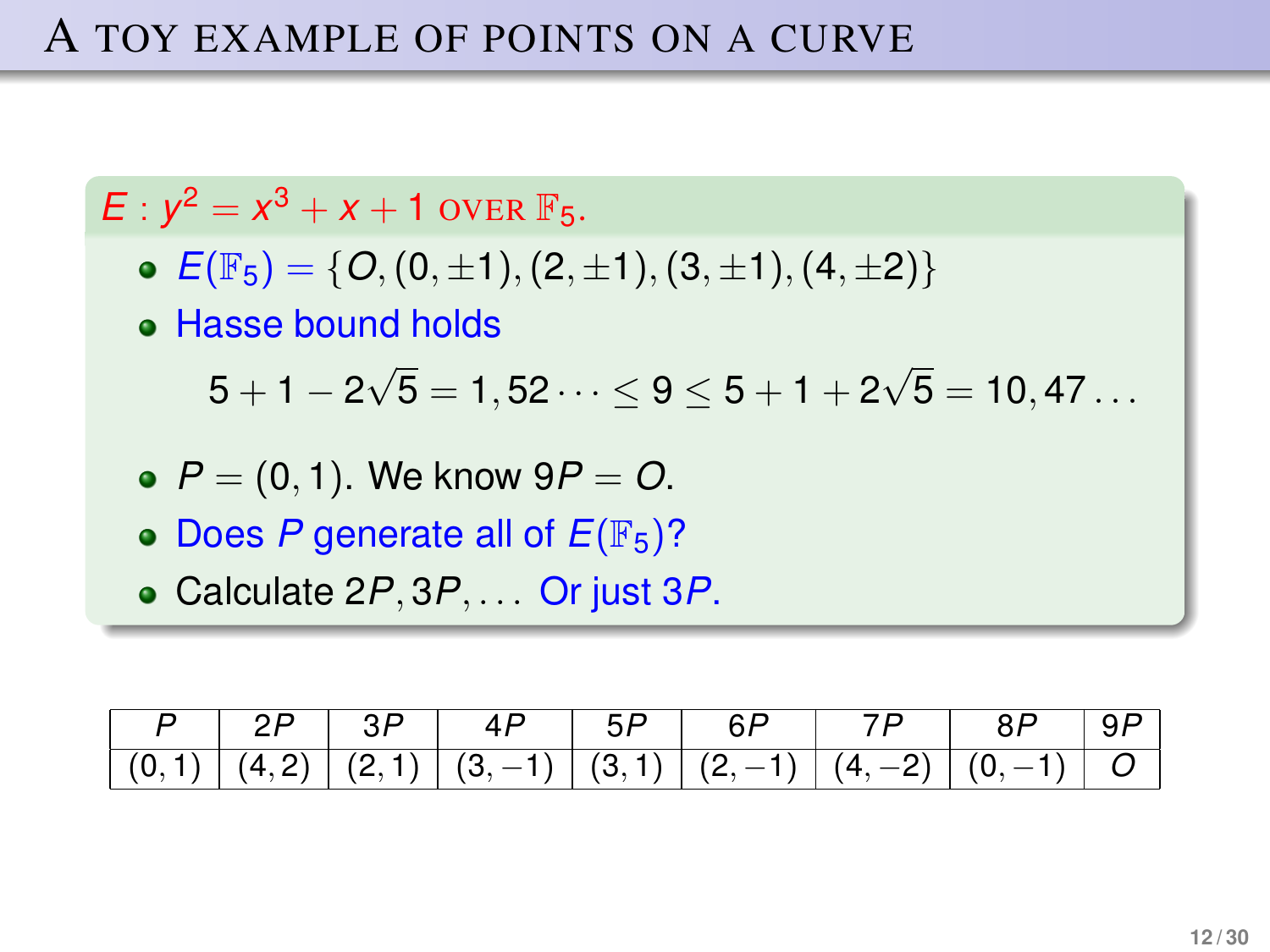Let *G* be a cyclic group,  $|G| = n$ .

- Unless one knows the factorization of *n*, there is no easy way to find a *g* such that  $\langle g \rangle = G$ .
- However, if  $n = p$  prime or  $n = bp$  with p prime and  $b \ll p$ (so that  $p \sim n$ ), it is easy to find *g* such that  $| \langle q \rangle = p$ .
	- Take *g* ∈ *G* at random.
	- If  $g^b \neq 1$ , then, since  $g^{bp} = 1$  and  $p$  is prime  $| < g^b > | = p$ .
- If  $n = p$  even easier: any  $1 \neq q \in G$  generates *G*.
- Example: generator for  $\mathbb{F}_p^*$  with  $p = 2\ell + 1$  a secure prime.
	- Take  $g \in \mathbb{F}_p^*$  at random.
	- If  $g^2 \neq 1$ , then  $| < g^2 > | = \ell$ .
	- If  $g^2 \neq 1$  and  $g^{\ell} \neq 1$ , then  $g > = \mathbb{F}_p^*$ .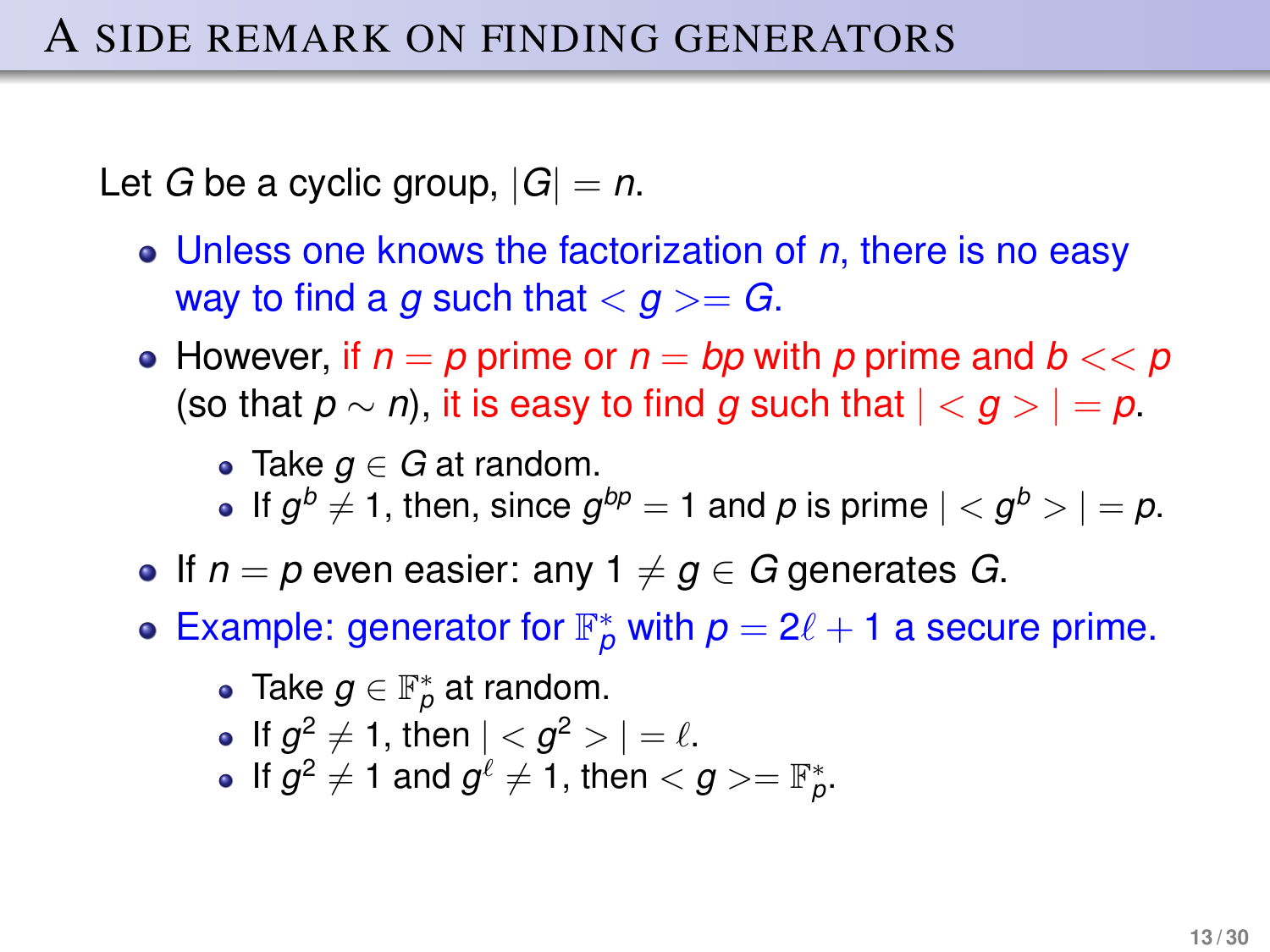# ELGAMAL ON THE CURVE  $E: y^2 = x^3 + x + 1$  over  $\mathbb{F}_5$

| $\mid$ 2P $\mid$ 3P | $\vert$ 4P | $\vert$ 5P $\vert$ 6P |                                                                              | $\begin{array}{c c} \hline \end{array}$ 8P   9P |  |
|---------------------|------------|-----------------------|------------------------------------------------------------------------------|-------------------------------------------------|--|
|                     |            |                       | $ (0,1)  (4,2)  (2,1)  (3,-1)  (3,\overline{1})   (2,-1)  (4,-2)  (0,-1)  O$ |                                                 |  |

- $\bullet$  We use the Elgamal-Koblitz-Miller cryptosystem on  $\lt P \gt = E(\mathbb{F}_5)$ .
- The curve *E* and the point *P* are public system data.
- $\bullet$  We assume that messages have been translated into *M* ∈ *E*( $\mathbb{F}_5$ ).
- **Private keys are**  $d \in \mathbb{Z}$ **, and the corresponding public keys**  $Q = dP \in E(\mathbb{F}_5)$ .
- If we want to send message *M* to a user whose public key is *Q*, we choose  $r \in \mathbb{Z}$  at random and send  $(rP, rQ + M) \in E(\mathbb{F}_5) \times E(\mathbb{F}_5)$ .
- **1** If Alice's private key is  $d = 5$ , what's her public key?
- $\bullet$  If Alice recieves  $((3, 4), (0, 4))$ , what message was transmited?
	- Remember: messages are elements of  $E(\mathbb{F}_5)$ , not words.
	- Remember: She is not supposed to be able to find *r*.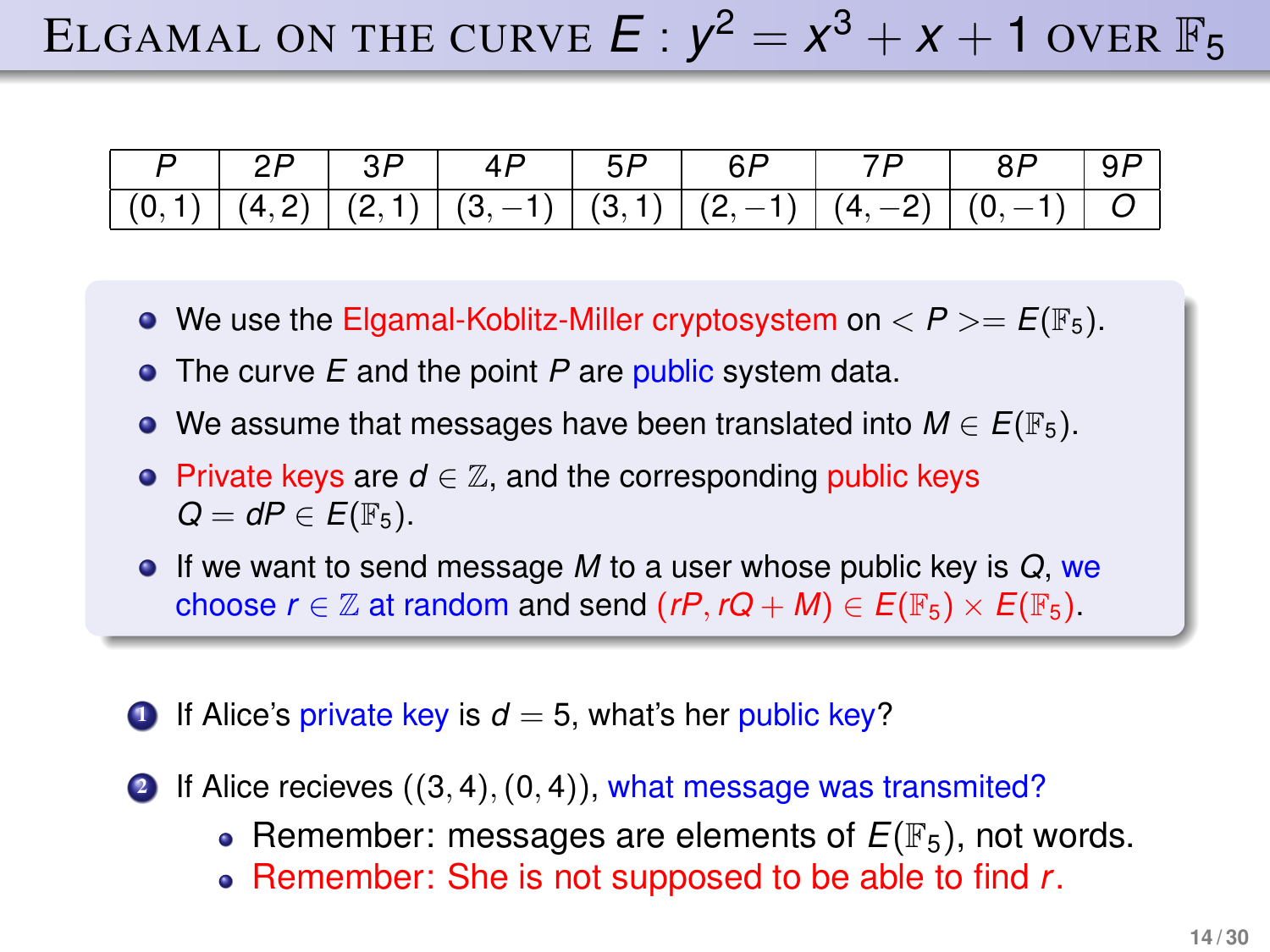# DIFFIE-HELMAN ON ELLIPTIC CURVES(ECDH)

- We are given  $E, < P > \subset E(\mathbb{F}_q)$ .
- *A* and *B* choose respectively *nA*, *nB*, secret integers.
- They exchange (using a public channel) *nAP* and *nBP*.
- The shared secret key is (something extracted from the coordinates of) *nAnBP*.

#### EXAMPLE

• Consider the curve  $E/\mathbb{F}_{7211}$  with equation

$$
y^2 = x^3 + x + 7206
$$

and the point  $P = (3, 5)$ .

- Alice and Bob choose  $n_A = 12$  and  $n_B = 23$  as 'secrets'.
- What is their common Diffie-Hellman key?
- Common key is  $276P = (?, ?)$ .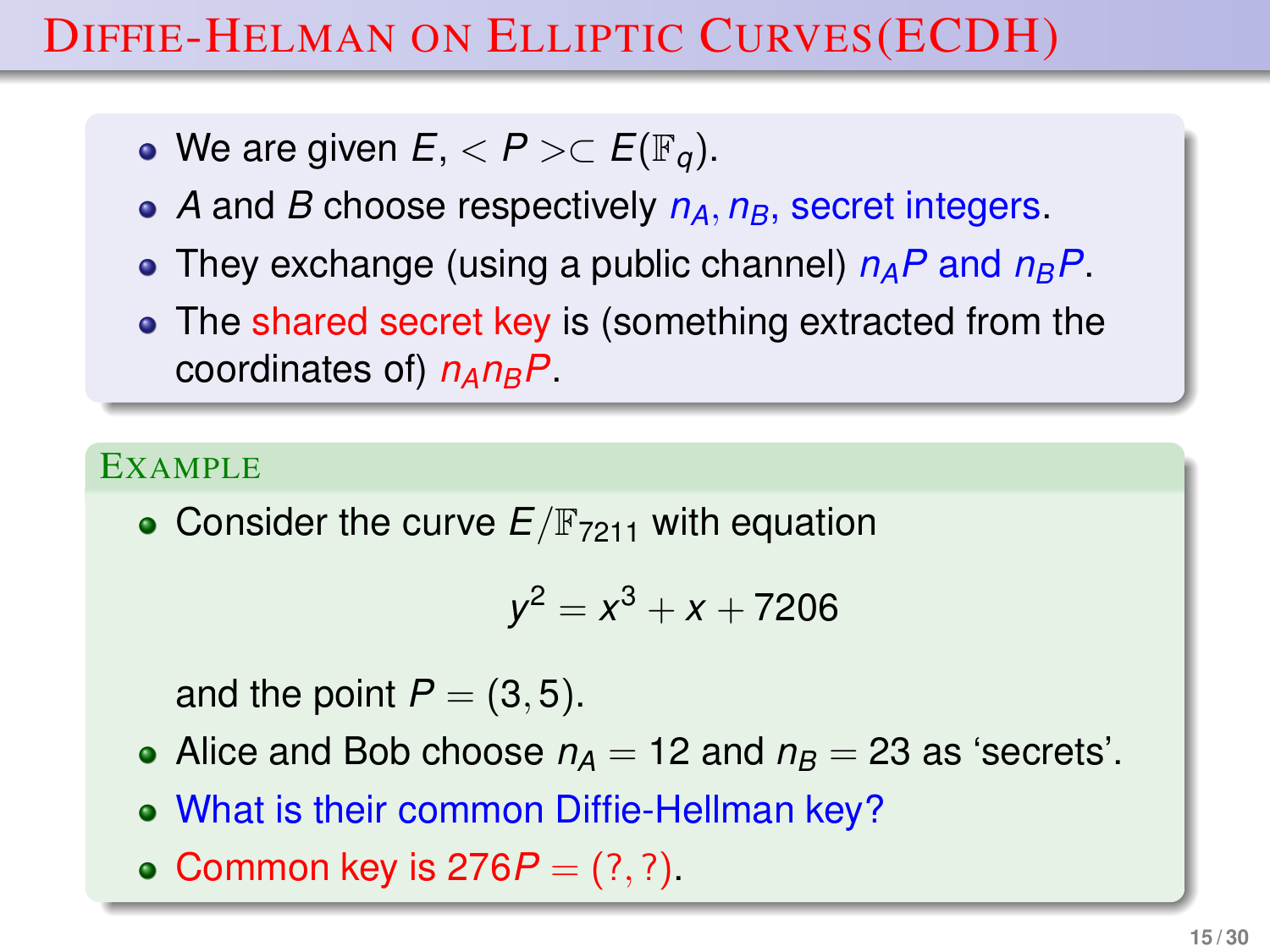#### INFRASTRUCTURE

- Everybody agrees on a curve  $E/F_q^*$  and a point  $P\in E(F_q^*)$  of large prime order *n*.
- Alice (Bob) chooses, ... secret  $d_A$  and publishes  $Q_A = d_A P$ .

#### ALICE WANTS TO SIGNE A MESSAGE *M* SHE SENDS TO BOB

- **1** She calculates "using a *hash"*  $f = HASH(M)$ , an integer of adequate size.
- <sup>2</sup> Chooses at random a *nonce*: a cryptographycally secure integer  $k \in [1, n-1]$  that she will use only once.
- $\bullet$  Calculates  $(x_0, y_0) = kP$ .
- $\bullet$  Takes  $r = x_0$  mod *n*. If  $r = 0$ , go back to step 2.
- $\bullet$  Calculates  $s = k^{-1}(f + rd_A)$  mod *n*. If  $s = 0$ , go back to step 2.
- <sup>6</sup> Alice's digital signature for message *M* is (*r*, *s*).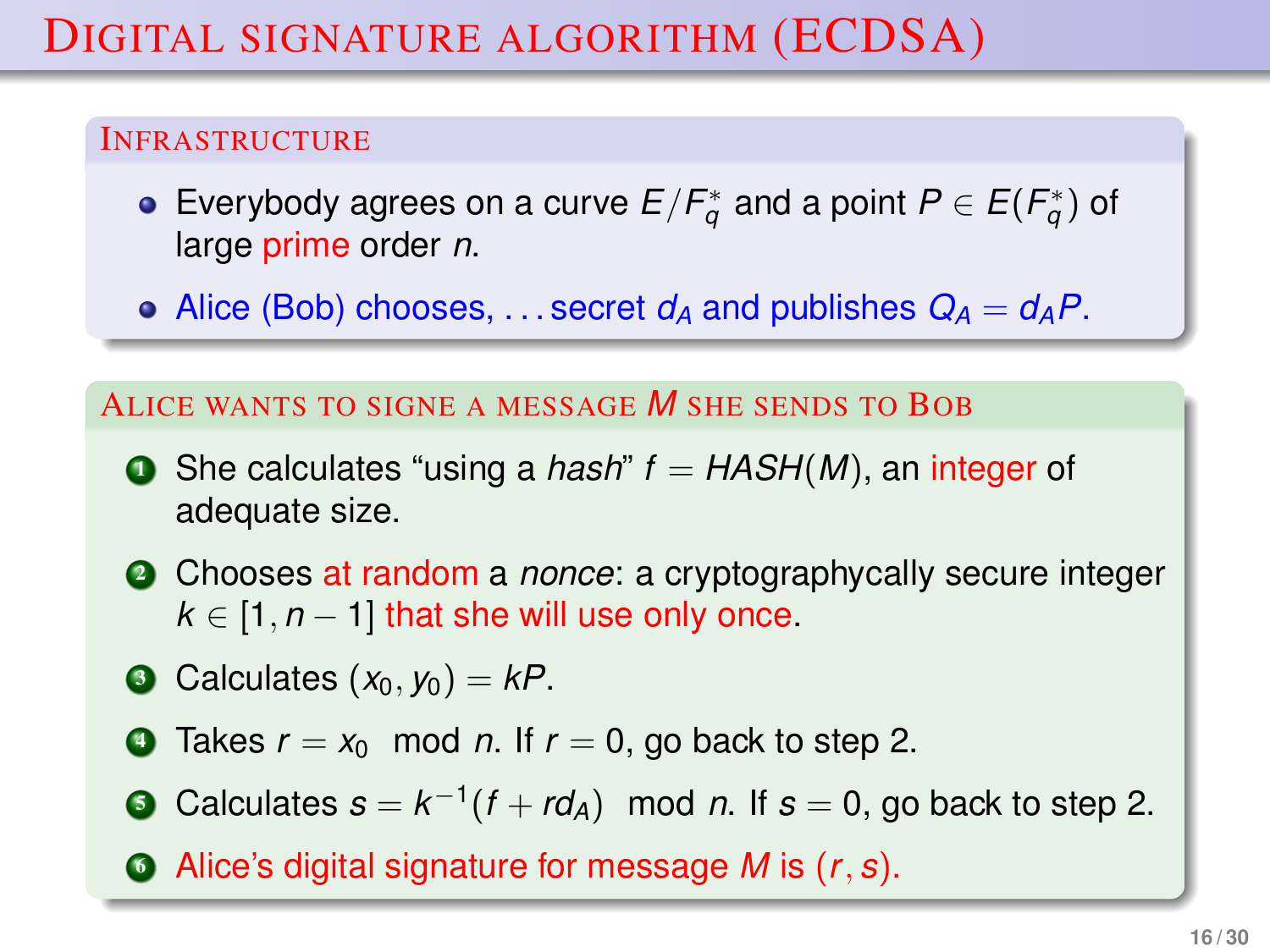# BOB VERIFIES THE ECDSA SIGNATURE

• 
$$
f = HASH(M), (x_0, y_0) = kP,
$$

 $0 \neq r = x_0 \mod n$ ,  $0 \neq s = k^{-1}(f + rd_A) \mod n$ ,

Alice's signature (*r*, *s*).

### VERIFICATION. BOB:

- $\bullet$  Calculates  $f = HASH(M)$ .
- **2** Calculates  $u_1 = s^{-1}t$  mod *n* and  $u_2 = s^{-1}r$  mod *n*.
- $\bullet$  Calculates the point  $(x_1, y_1) = u_1P + u_2Q_A$ . If this point is *O*, signature is not valid.

**■** Signature is accepted as valid  $\iff$   $x_1 = r (= x_0)$  mod *n*.  $[u_1P + u_2Q_4 = kP.$ 

NOTE:  $d_A = \frac{sk-i}{r}$  $\frac{f - I}{f}$ . I know  $k \iff$  I know  $d_A$ .

Why *k* can only be used once?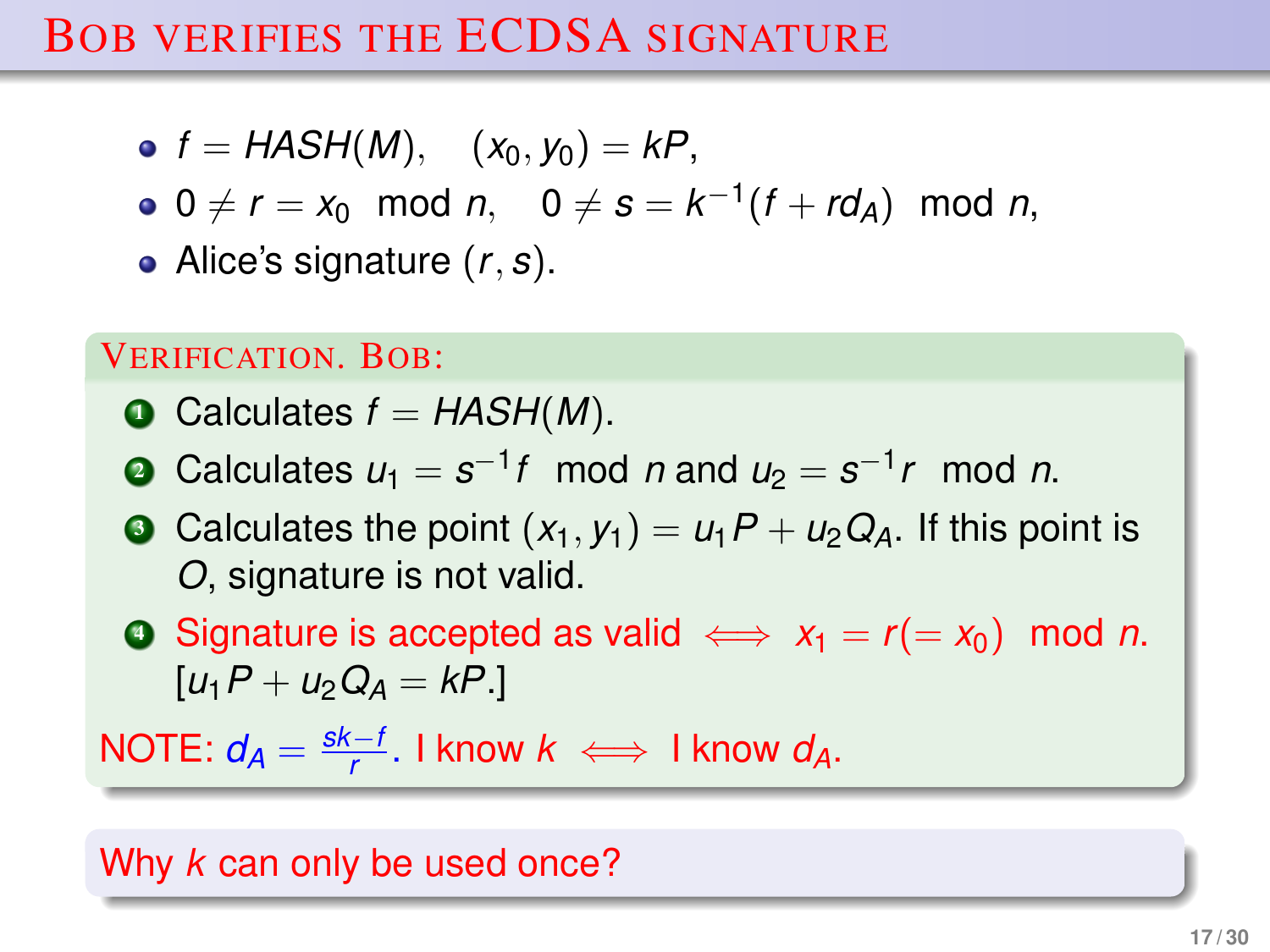# DOES ANYBODY USE THIS?

# **São certicom** securing innovation

### **Sells ECC:** <https://www.certicom.com/>

#### Certicom Device Certification Authority For Zigbee Smart Energy

Home > Products > Certicom's Managed PKI Service

#### Elliptic Curve Cryptography Offers Trusted and Reliable Security for Utility Companies and Meter Manufacturers Worldwide.

Certicom's ZigBee Smart Energy certificate service issues ZigBee Smart Energy certificates to manufacturers whose products are certified by the ZigBee Alliance. The ZigBee Smart Energy PKI uses Elliptic Curve Ou Vanstone (ECOV) *implicit* certificates, which serve as an identity certificate for each ZigBee Smart Energy device as it gets enrolled on the network. Each certificate binds a device MAC address and manufacturing identifier to an ECC key pair, allowing the device to uniquely authenticate itself to the network using its private key. Elliptic Curve Cryptography enables the device to perform efficient and secure authenticated key agreement and perform digital signature operations.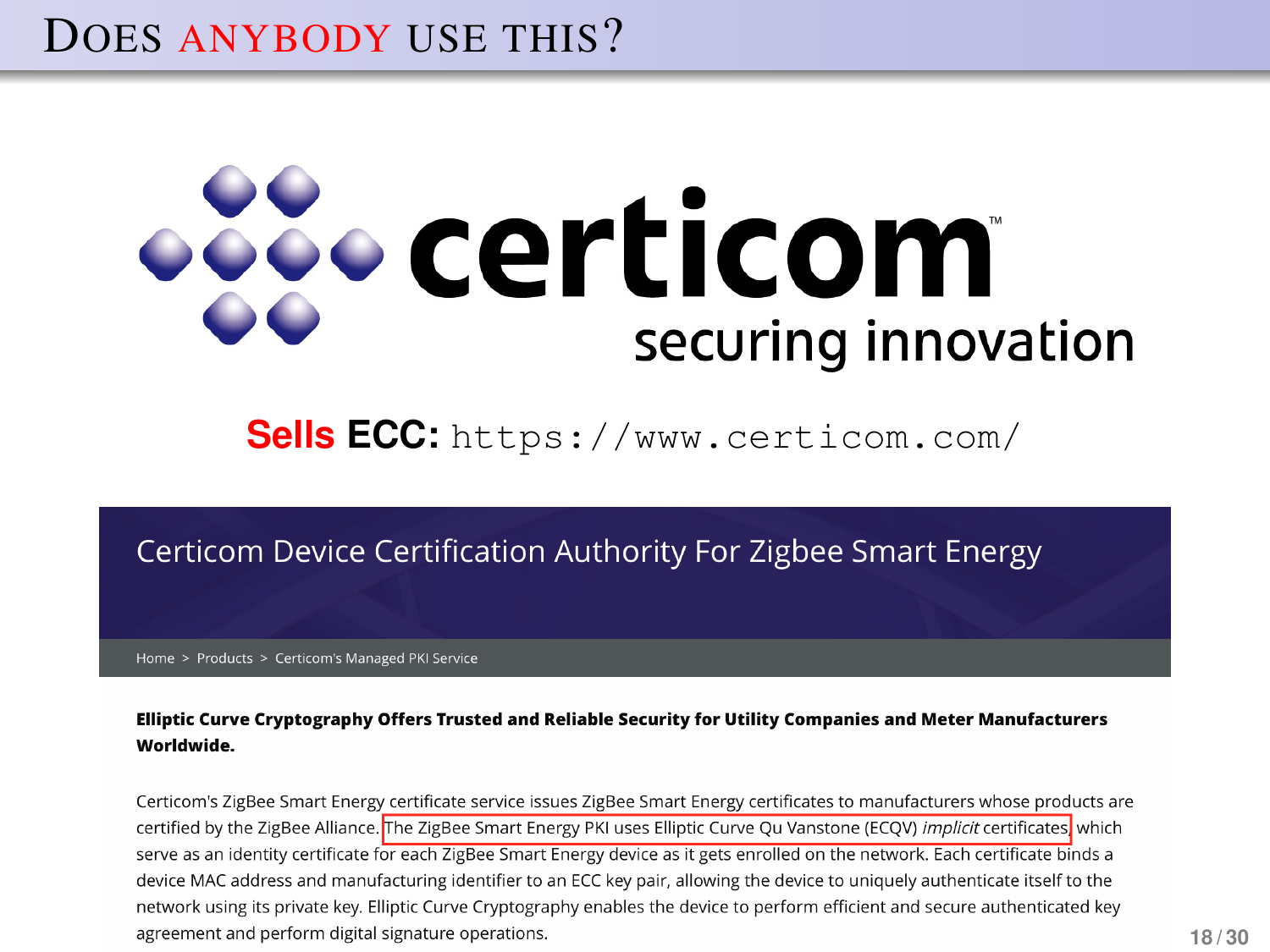# U.S. DEPARTMENT OF COMMERCE / NATIONAL INSTITUTE OF STANDARDS AND TECHNOLOGY (NIST)

#### Proposed ECDSA as one of three standards for digital signatures to be used starting 27/07/2001. x *Pseudorandom* curves are those whose coefficients are generated from the output of a

#### **FIPS PUB 186-3**

**FEDERAL INFORMATION PROCESSING STANDARDS PUBLICATION** 

#### **Digital Signature Standard (DSS)**

**CATEGORY: COMPUTER SECURITY SUBCATEGORY: CRYPTOGRAPHY** 

**Information Technology Laboratory**  National Institute of Standards and Technology Gaithersburg, MD 20899-8900



**U.S. Department of Commerce**  *Gary Locke, Secretary*  **National Institute of Standards and Technology**  *Patrick Gallagher, Deputy Director* 

#### Appendix D: Recommended Elliptic Curves for Federal Government **Use**

This collection of elliptic curves is recommended for Federal government use and contains choices for the private key length and underlying fields. These curves were generated using SHA-1 and the method given in the ANS X9.62 and IEEE Standard 1363-2000 standards. This appendix describes the process that was used. Note that these curves are the same as those included in the previous version of this Standard.

#### **D.1.2 Curves over Prime Fields**

For each prime  $p$ , a pseudo-random curve

 $E: y^2 = x^3 - 3x + b \pmod{p}$ 

of prime order *n* is listed<sup>4</sup>. (Thus, for these curves, the cofactor is always  $h = 1$ .) The following parameters are given:

#### **Doint 12. In Called the point has order in the point has order in the prime modulus** *c* **a large prime modulus** *p**n***, which is a large prime modulus** *p**n***, which is a large prime. The prime modulus** *p**n***, which is a**

- p.i.z.i <mark>Curve P-192</mark><br>p= 6277101735386680763835789423207666416083908700390324961279
- n =  $627710173538668076383578942317605901376719477318284228408$
- **SEED**= 3045ae6f c8422f64 ed579528 d
- $c = 3099d2bb 160c2538 542dcd5f 1607$
- 64210519 e59c80e7 Ofa7e9ab 72243049 feb8deec c146b9b1  $h =$
- 188da80e b03090f6 7chf20eb 43a18800 f4ff0afd 82ff1012  $G_{-}$

 $G_v = 07192b95$  ffc8da78 631011ed 6b24cdd5 73f977a1 1e794811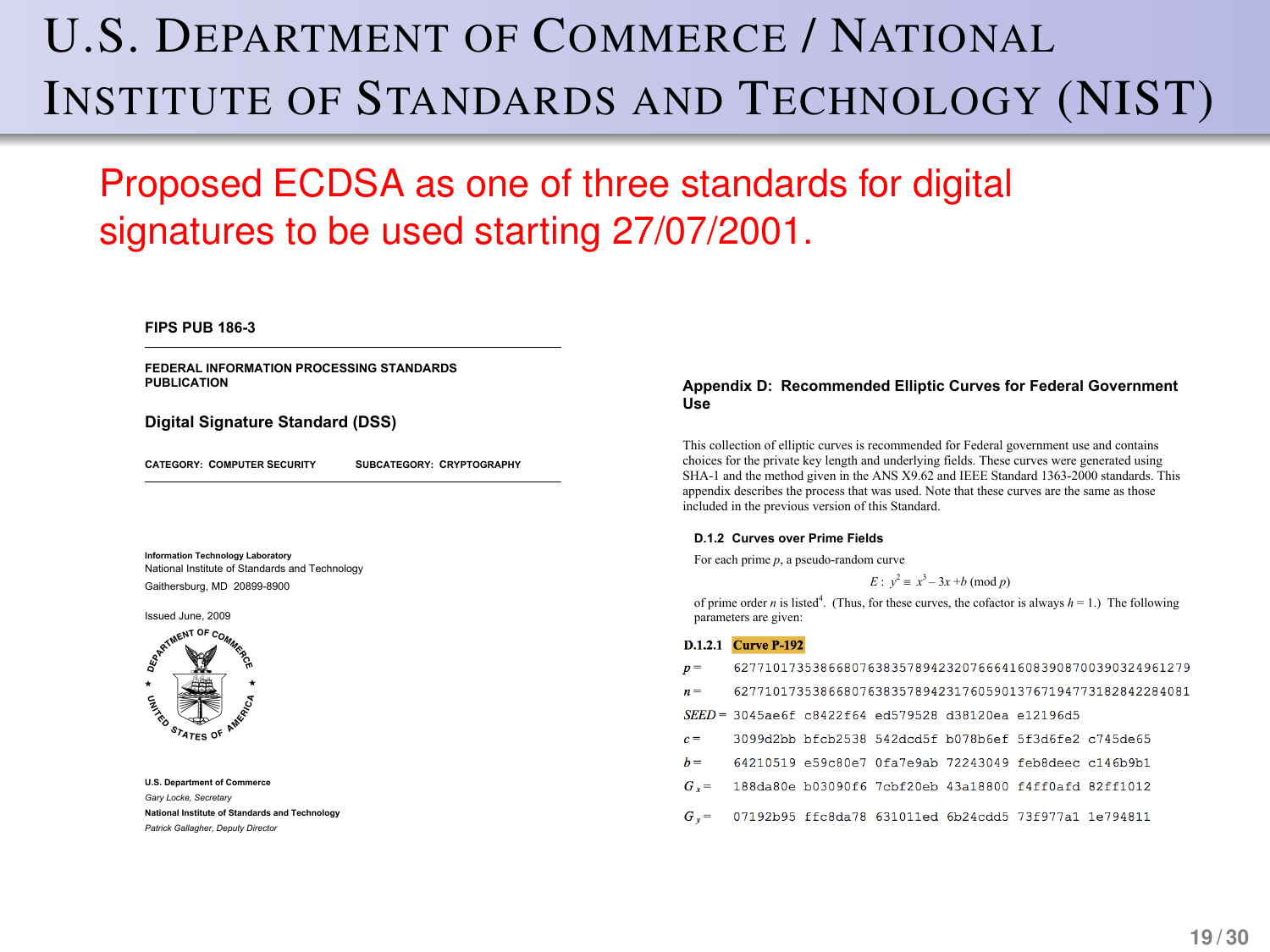# **BITCOIN**

Uses ECDSA on the curve *secp256k1* defined by the equation

$$
y^2=x^3+7
$$

over the prime field  $\mathbb{F}_p$  with

*p* =11579208923731619542357098500868790785\\ 3269984665640564039457584007908834671663  $=$ 2 $^{256}$   $-$  2 $^{32}$   $-$  2 $^{9}$   $-$  2 $^{8}$   $-$  2 $^{7}$   $-$  2 $^{6}$   $-$  2 $^{4}$   $-$  1

*p* is a 78-digit, 256-bits prime.

It has very few signed bits (speeds-up *kP*).

 $n = |$ *secp*256*k*1( $\mathbb{F}_p$ )| =

11579208923731619542357098500868790785\\ 2837564279074904382605163141518161494337

*n* is also a 78-digit, 256-bits prime. Good for cryptography!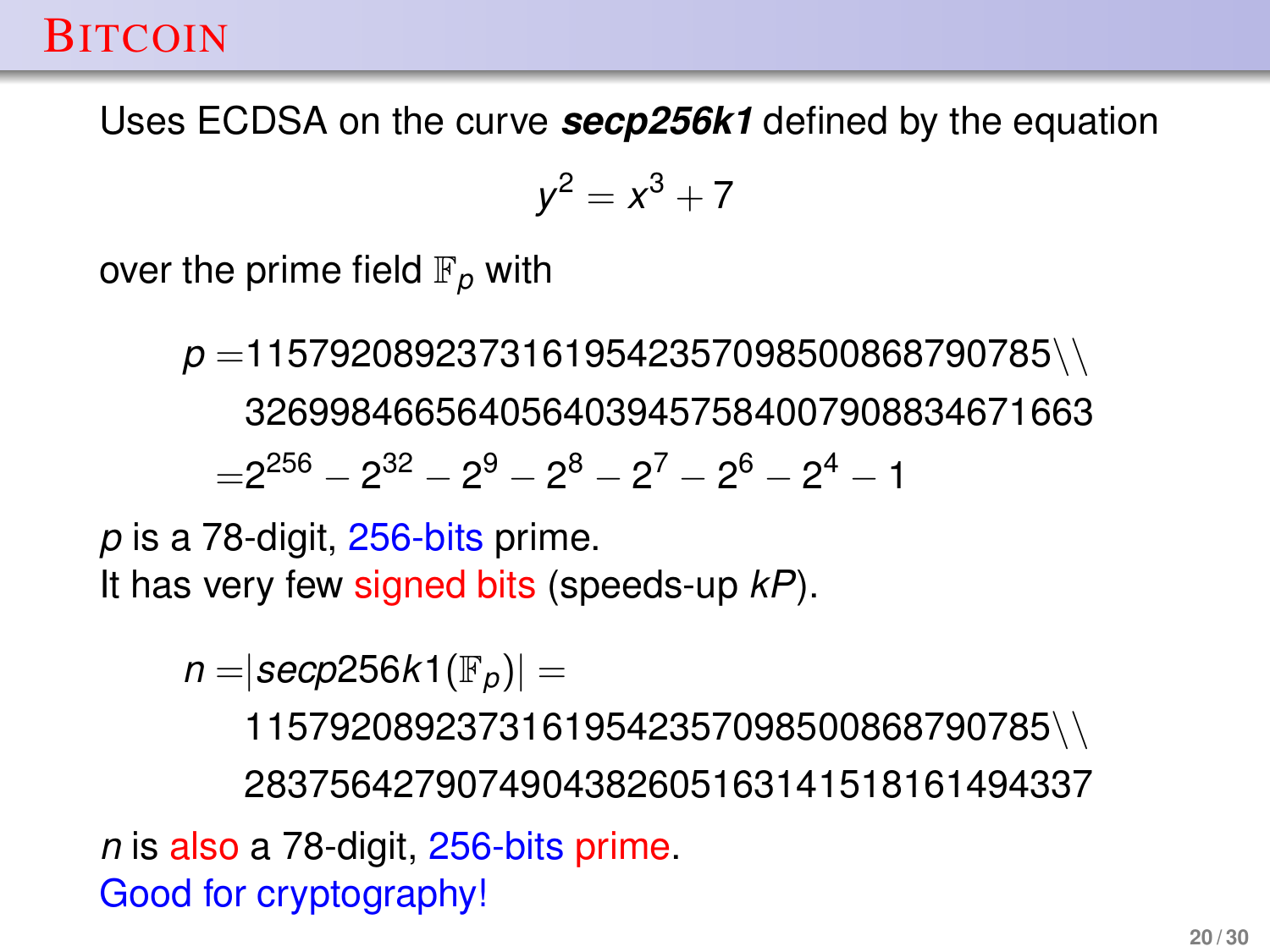# AUSTRIAN SOCIAL INSURANCE SMART CARD



http://www.egiz.gv.at email: post@egiz.gv.at tel.: +43 (316) 873 – 5514 fax: +43 (316) 873 – 5520 Inffeldgasse 16a / 8010 Graz / Austria

# **Integrationsmöglichkeit e-card in Windows**

Windows Logon mit e-card

*Wolfgang Bauer*

bescheinigt sind. Daher wird in weiterer Folge nur mehr von der e-card gesprochen.<br>Die e-card verwendet den Elliptic Curve Digital Signature Algorithm (ECDSA) als Signatural-

aorithmus. Dabei kommt die vom National Institute of Standards and Technology (NIST) empfoh-Iene elliptische Kurve P-192 [3] zum Einsatz. Dies ist eine 192-Bit Kurve über Primzahlenkörper. Unter Windows wird Kryptographie basierend auf elliptischen Kurven erst seit Windows Vista unterstützt. Die Unterstützung beschränkt sich leider auf elliptische Kurven über Primzahlenkörpern mit Schlüssellängen von 256 Bit und darüber [1]. Das bedeutet, dass derzeit Signaturen und Zertifikate der e-card nicht von Windows Vista unterstützt werden.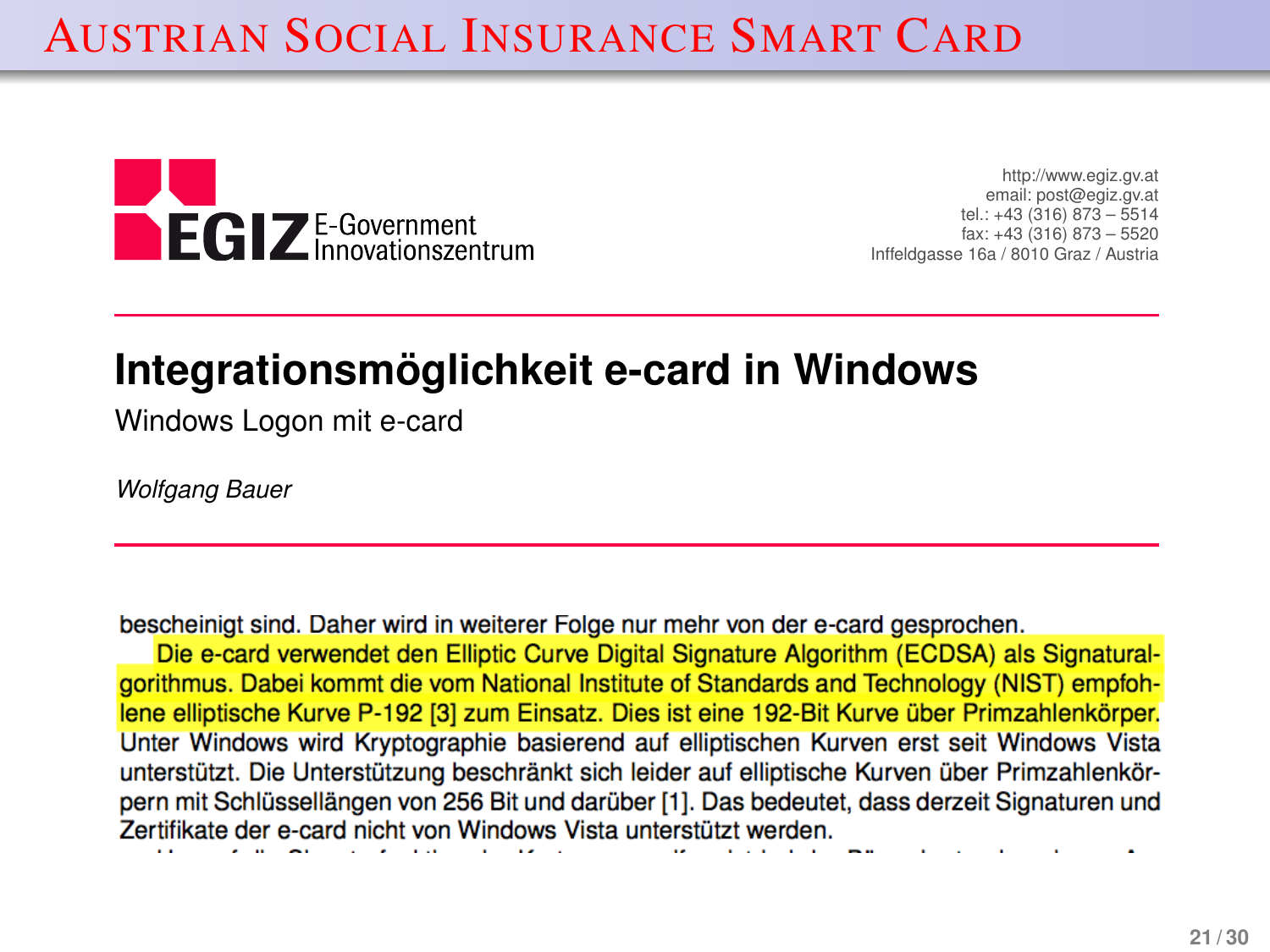Fix a prime p and a finite field  $\mathbb{F}_q$  with  $q = p^r$ . (often  $r = 1$ ).

- <span id="page-21-0"></span>**O** Choose a random elliptic curve  $E/\mathbb{F}_q$ . To do that [when  $p \neq 2$ ]:
	- Choose at random  $A, B \in \mathbb{F}_q$
	- If  $4A^3 + 27B^2 \neq 0$ , the curve is  $y^2 = x^3 + Ax + B$ .
	- If  $4A^3 + 27B^2 = 0$ , try again.

Remark 1: For  $p \neq 2$ , NIST fixes  $q = p$  and  $A = -3$ . Remark 2: For  $p = 2$ , adapt the algorithm so that the output curve is  $y^2 + xy = x^3 + Ax^2 + B$ .

 $\bullet$  Find  $N := |E(\mathbb{F}_q)|$ .

Using some optimized version of the *Schoof Algorithm*.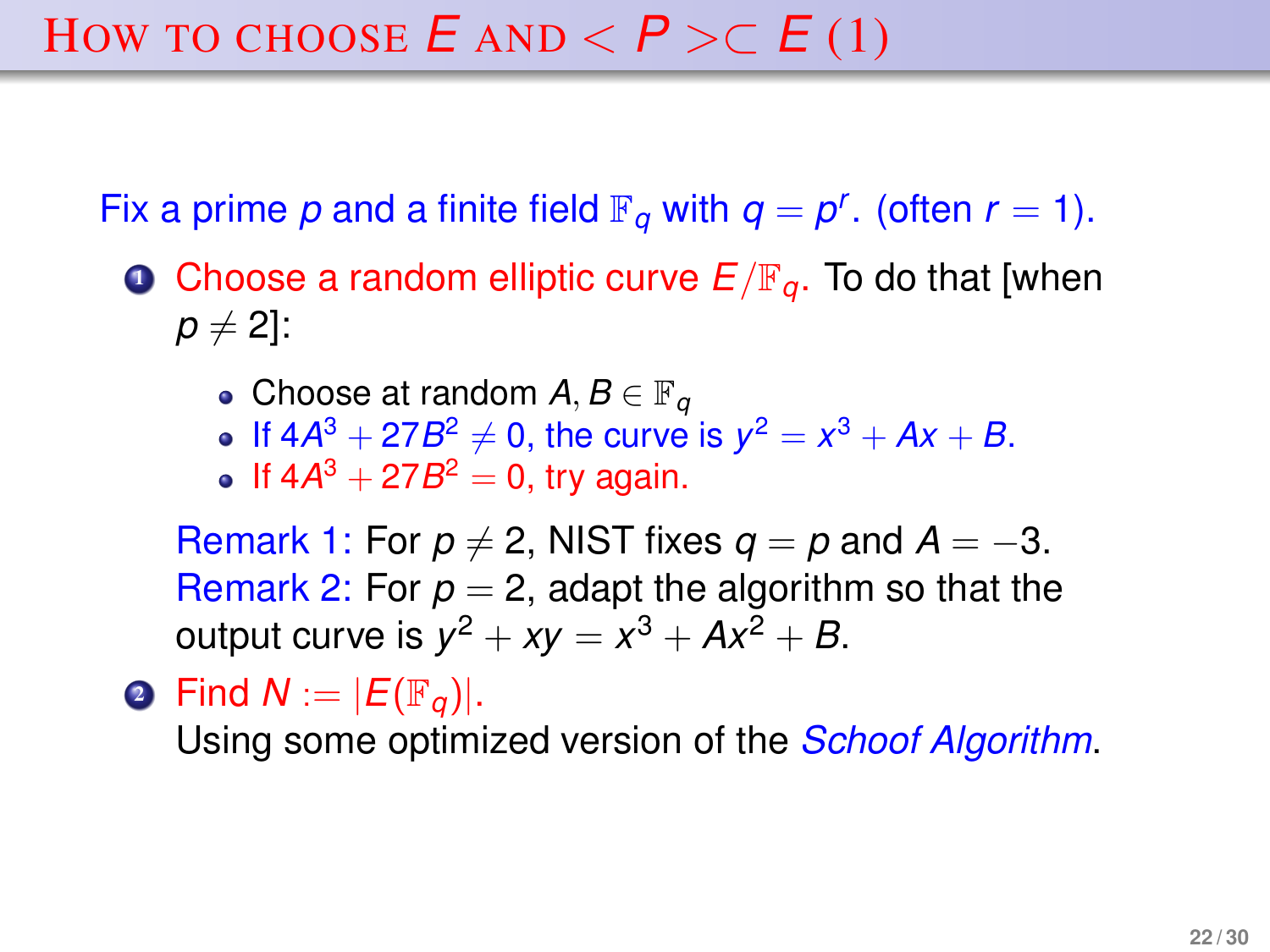• Check that the curve is not cryptographically weak.

• It is not anomalous.

That is, I do not have  $q = p = N$ , in which case there is an attack based on *p*-adic points.

- It is not weak against a MOV attack. MOV= Menezes-Okamoto-Vanstone. An attack using pairings. In particular, *E* should not be supersingular (we should not have  $N \equiv 1 \mod p$ .
- Check it can not be attacked in any other known way.

If it turns out that  $E$  is weak, go back to step  $\bullet$ .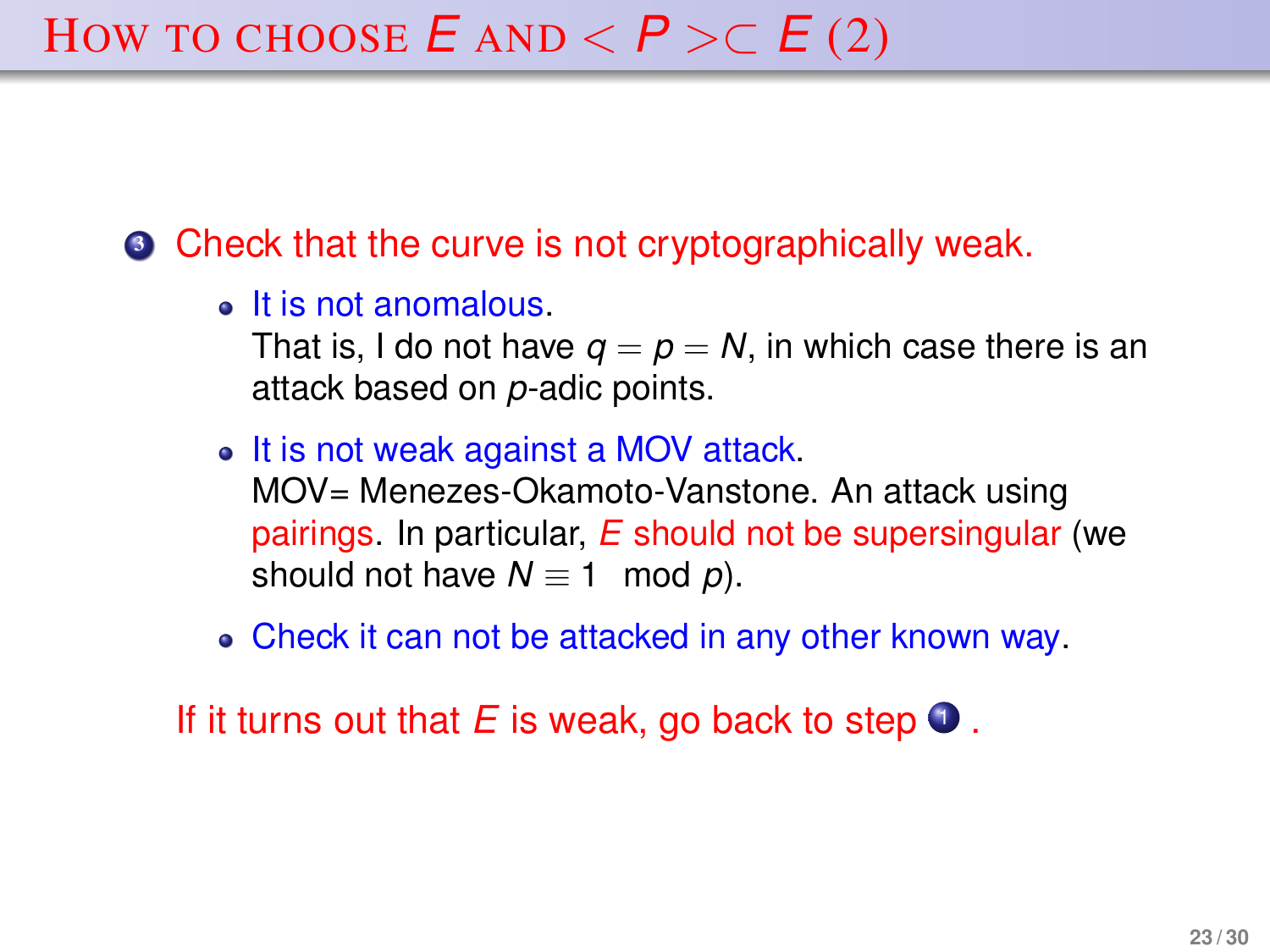# HOW TO CHOOSE  $E$  AND  $\lt P \gt C$   $E$  (3)

- $\bullet$  Look for a large prime *n* such that  $E(\mathbb{F}_q)$  has a subgroup (necessarily cyclic) of order *n*.
	- Can try to''easily factor" *N*.
	- Want to arrive at  $N = s \cdot n$ , with *n* prime and  $s \leq B$ [*B* a "small" bound fixed a priori].
	- Checking if this is the case is easy (How can we do it?).
	- $\bullet$  If *N* can not be easily factored, go back to step  $\bullet$ .
- <span id="page-23-0"></span>**5** Look for a random point  $R \in E(\mathbb{F}_q)$ ,  $R \neq O$ .
	- Choose a random  $x \in \mathbb{F}_q$  and check if  $f(x) = x^3 + Ax + B$  is a square in  $\mathbb{F}_q$ .
	- In case it is,  $R = (x, \sqrt{f(x)})$ ; if not, choose another *x*. [Modify the method when  $p = 2$ .]
	- (Why should this work fast?)

**0** Look for a random point  $P \in E(\mathbb{F}_q)$  such that  $| < P > | = n$ .

- Calculate  $P := sR$ .
- If  $P \neq O$ , this *P* works.
- If  $P = O$ , go back to step  $\bullet$ .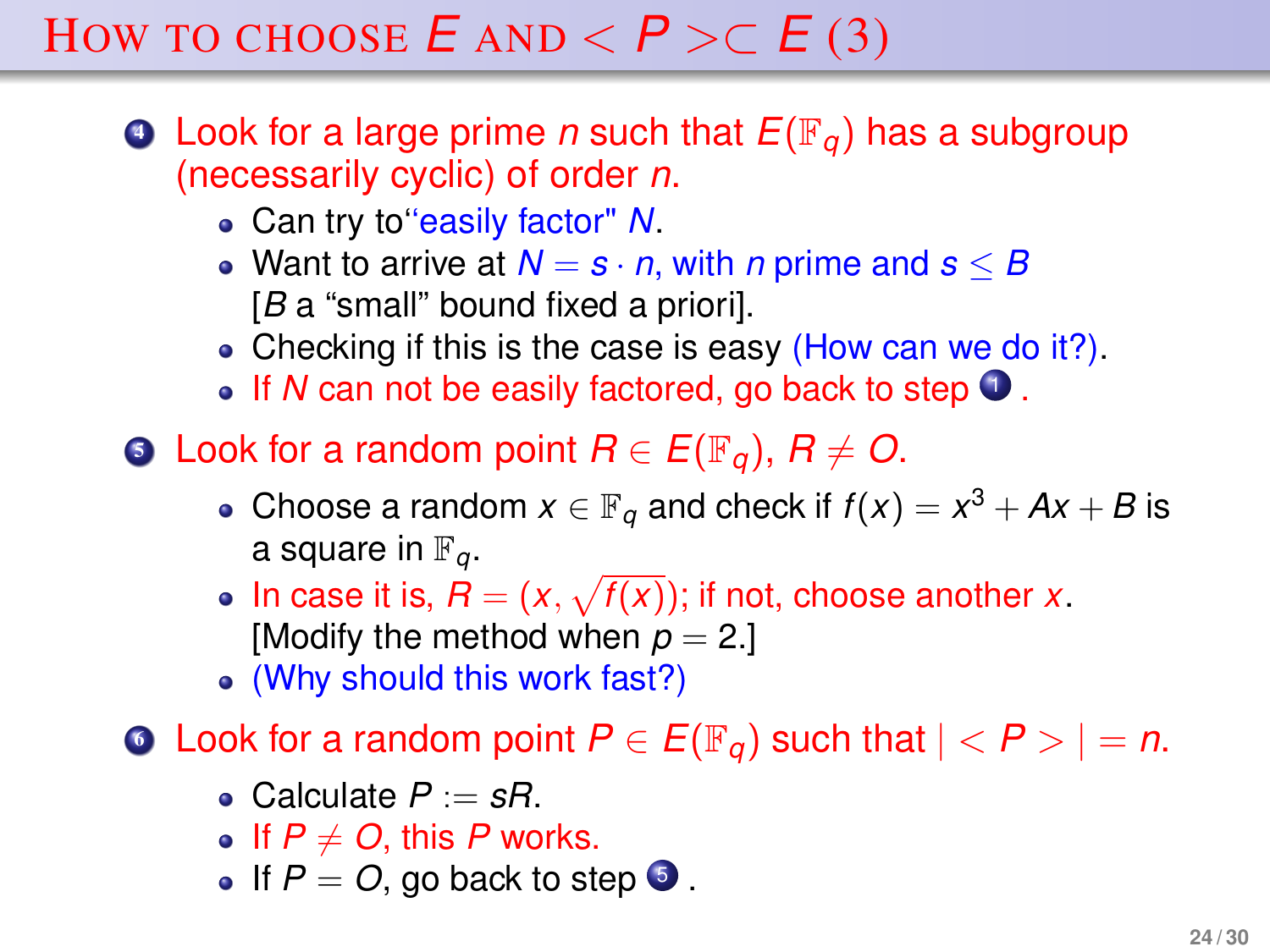# WE CAN ALSO LOOK FOR THE CURVE  $E/\mathbb{F}_q$  and the POINT  $R \in E(\mathbb{F}_q)$  SIMULTANEOUSLY

Fix a prime p and a finite field  $\mathbb{F}_q$  with  $q = p^r$ . (often  $r = 1$ ).

- **1** Choose at random  $x_0, y_0, A \in \mathbb{F}_q$ .
- 2 Define  $B := y_0^2 x_0^3 Ax_0$ .
	- If  $4A^3 + 27B^2 \neq 0$ , the curve is  $y^2 = x^3 + Ax + By$  $R = (x_0, y_0).$ If  $4A^3 + 27B^2 = 0$ , repeat.
	- These play the role of steps  $\bullet$  and  $\bullet$  in the previous algorithm.
- The other steps are the same.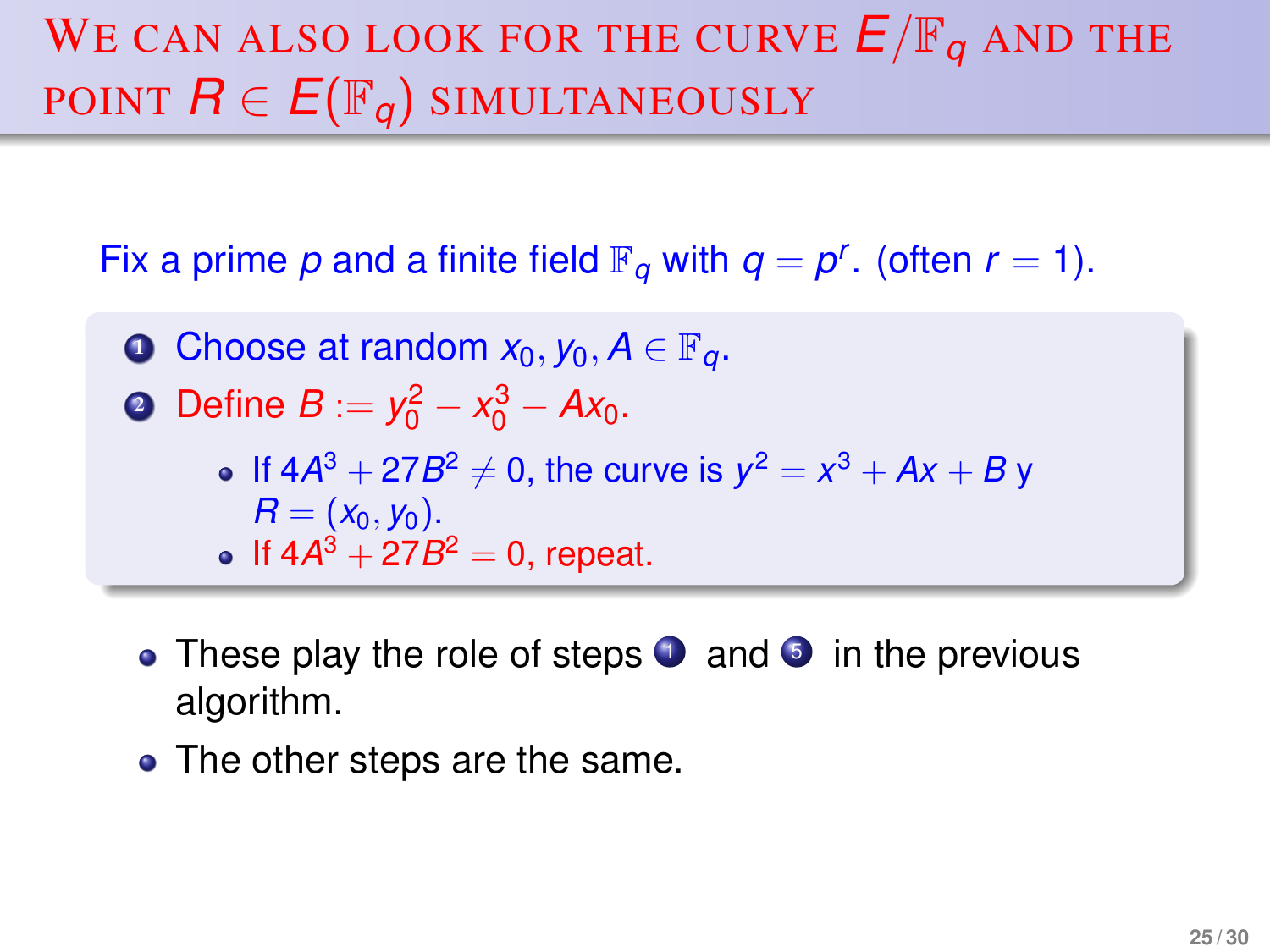# REAL MESSAGES  $\rightsquigarrow$  POINTS IN AN ELLIPTIC CURVE

Say we are using  $E: y^2 = x^3 + Ax + B$  over  $\mathbb{F}_p.$  [Easily adapted to  $\mathbb{F}_q\mathbb{I}$ 

- We may asume messages are integers  $n, 0 \le n < N \le |E(\mathbb{F}_p)|$ .
	- If we are using an alphabet  $\mathcal A$  with  $\alpha$  characters, take as  $m$ essages blocks  $l_0l_1 \ldots l_{m-1}$  of  $m$  letters, where  $a^m \leq N$ .
	- The message is represented by the integer  $n = l_0 + l_1 a + l_2 a^2 + \cdots + l_{m-1} a^{m-1} < a^m \le N.$
	- To recover the message, write *n* in base *a*.
- We must turn these into points of  $E(\mathbb{F}_p)$  in such a way that we can recover *n* from the point.
- Can  $n \rightarrow x$ ?
- Can  $n \rightarrow y$ ?
- $\bullet$  Can  $n \rightarrow \ldots$  ?

Nobody knows how to make the assignment  $n \rightarrow P$  in a deterministic way, but we can make it work with probability as large as we want.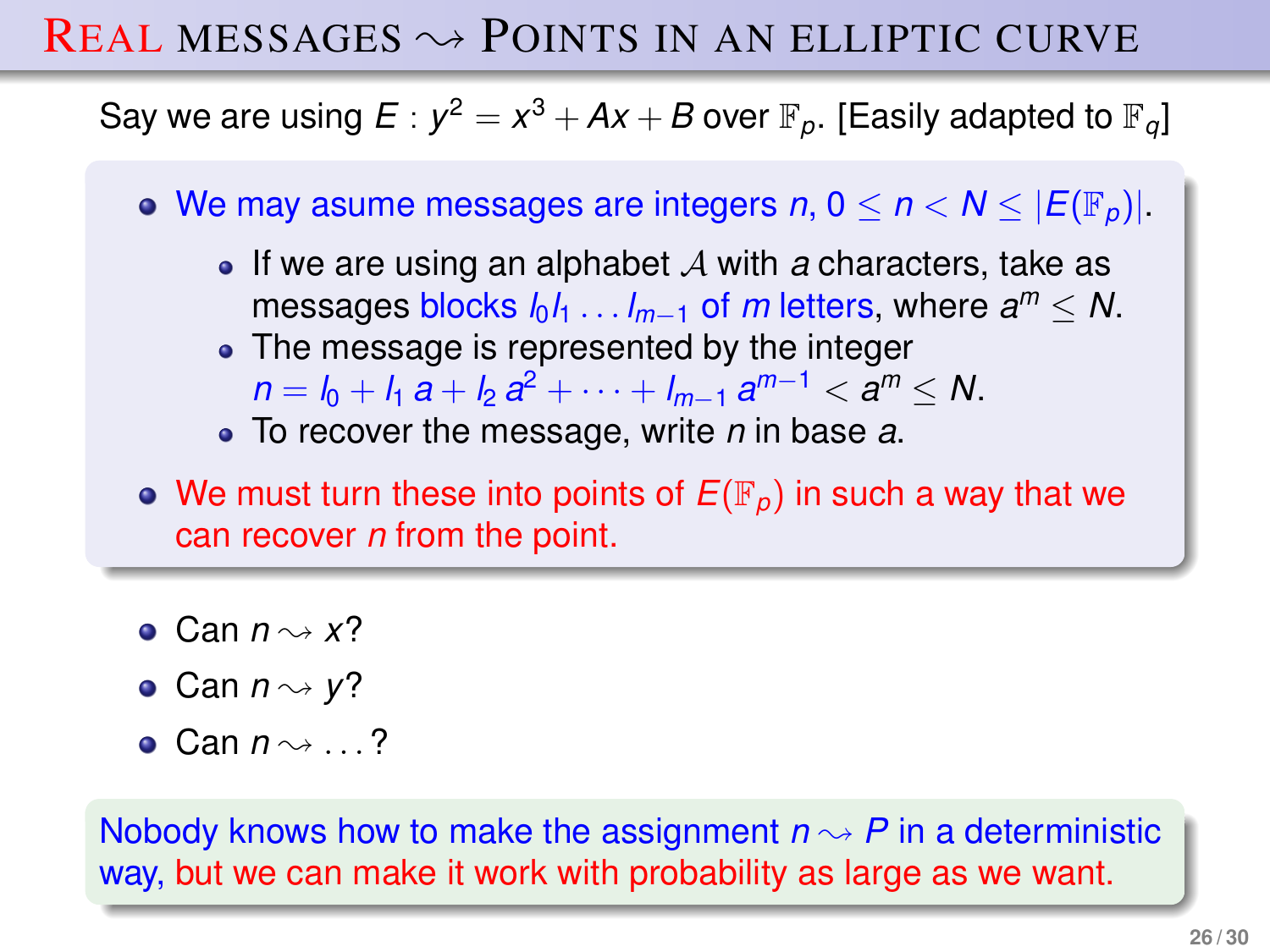# PROBABILISTIC ASSIGNMENT MESSAGES  $\rightsquigarrow$  POINTS

- We want to assign  $n \rightarrow P \in E(\mathbb{F}_p)$ .
- We do not want to fail more than once in 2<sup>K</sup> tries.
- <sup>1</sup> We use a prime such that *p* > *NK*.
- $\bullet$  We write integers between 1 and *NK* as  $nK + j$ ,  $j = 1, \ldots, K$ , and put  $\{1, \ldots, NK\} \subset \mathbb{F}_p$ .
- **3** Given *n* (our message!), we obtain for each  $j = 1, \ldots, K$  and element  $x \in \mathbb{F}_n$ .

If  $x^3 + Ax + B$  is a square in  $\mathbb{F}_p$ , we find y such that  $y^2 = x^3 + Ax + B \rightsquigarrow P_n = (x, y)$  is the point attached to *n*.

- $\bullet$  We can recover *n* from  $P_n$  as  $n = \frac{(x 1)}{K}$ .
- $\mathbf{S} \;\; x^3 + \mathsf{A} x + \mathsf{B}$  is a square roughly 50% of the time  $\Rightarrow$  the algorithm fails with probability  $\sim$  2<sup>-*K*</sup>.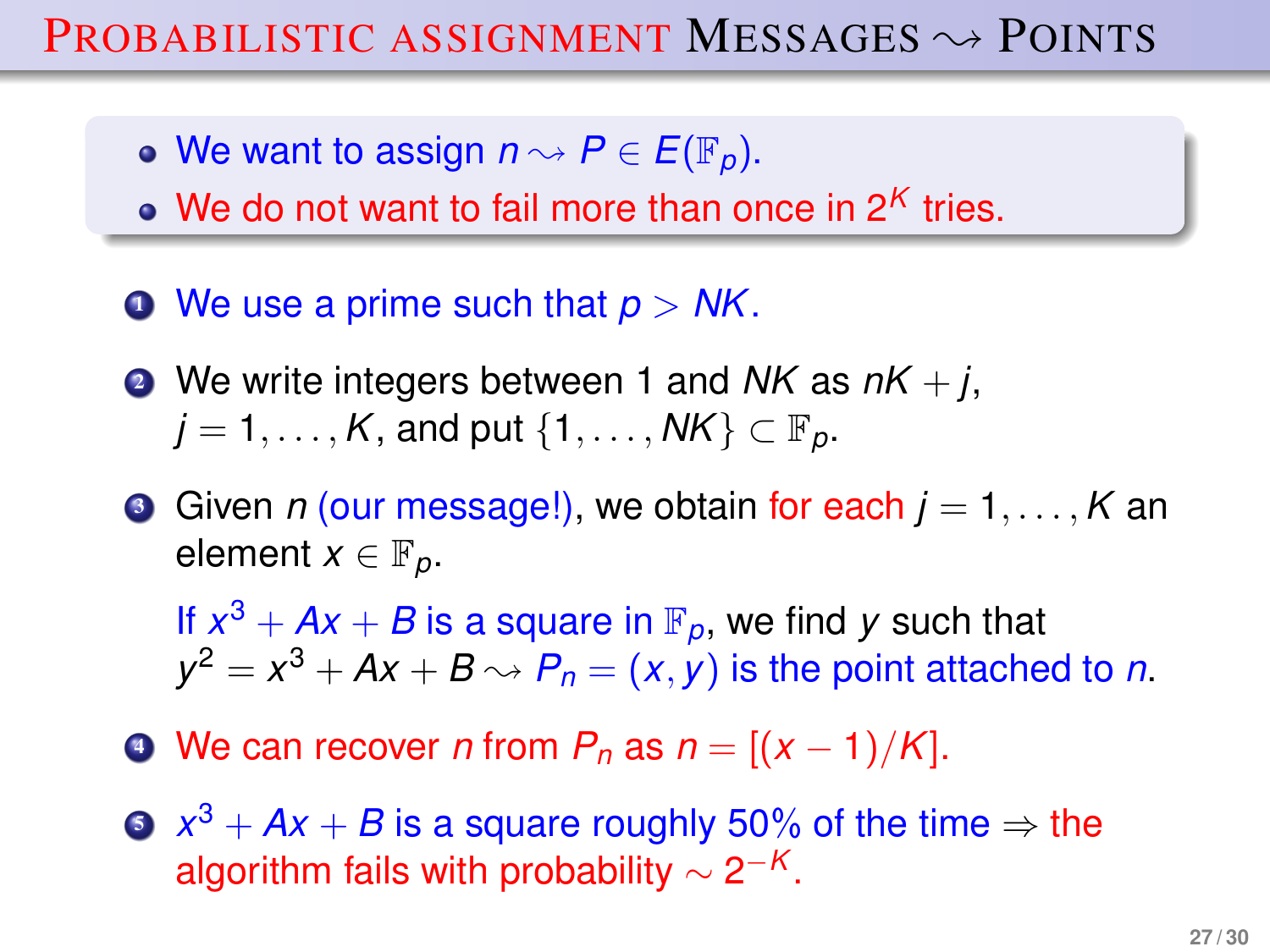# ANOTHER CRYPTO-APPLICATION OF ELLIPTIC CURVES

### 3-PARTY KEY EXCHANGE

A, B and C want to agree on a key  $k$  (a number  $0 < k < p$ , that is, an element of  $\mathbb{F}_{p^*}$ ).

First solution: D.-H. with two rounds of communication.

$$
\bullet \ \mathbb{F}_p^*=.
$$

- <sup>1</sup> A chooses (secret) exponent *a*; B chooses *b*; C chooses *c*.
- <sup>2</sup> First round:
	- A sends  $g^a$  to B (and to C).
	- B sends  $g^b$  to C (and to A).
	- C sends  $g^c$  to A (and to B).

**3** Second round:

- A sends  $g^{ca}$  to B (and to C).
- B sends  $g^{ab}$  to C (and to A).
- C sends  $g^{bc}$  to A (and to B).

 $\bullet$  A calculates  $g^{bca}$ ; B calculates  $g^{cab}$ ; C calculates  $g^{abc}$ . Alll three of them have  $k = g^{abc}$ .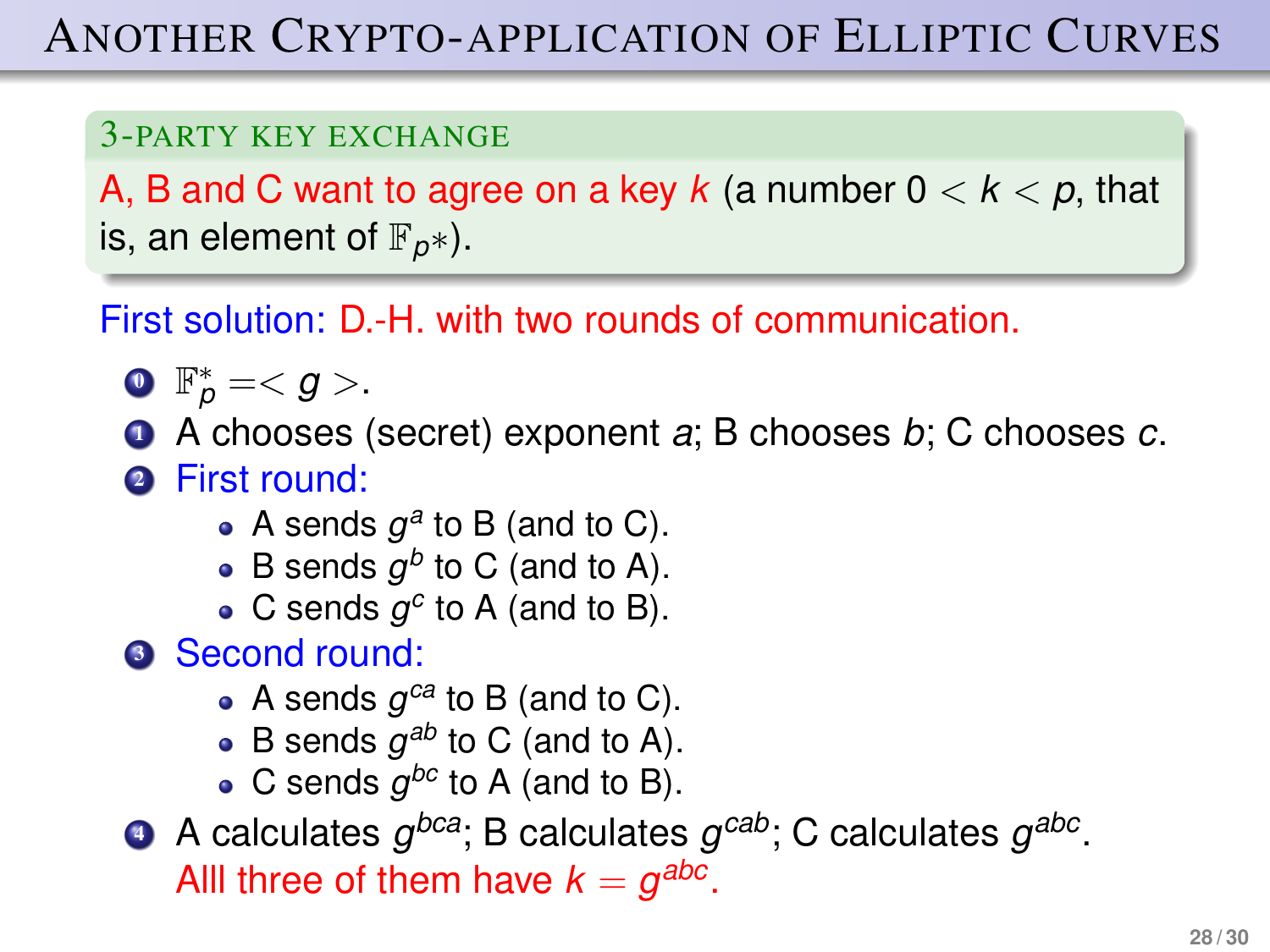WE CAN DO THE SAME USING D-H ON AN ELLIPTIC CURVE, BUT ELLIPTIC CURVES PROVIDE OTHER TOOLS

$$
E/\mathbb{F}_q, P \in E(\mathbb{F}_q), m = | |, \mu_m := \{x \in \overline{\mathbb{F}}_p^*: x^m = 1\}
$$

(MODIFIED) WEIL PAIRING

 $e \cdot < P$  >  $\times < P$  >  $\rightarrow \mu_m$ 

- Bilinear:  $e(aP, bP) = e(P, P)^{ab}$ .
- $\bullet$  Defined:  $e(P, P) \neq 1$ .

### ONE ROUND 3-PARTY KEY EXCHANGE [A. JOUX]

<sup>1</sup> A chooses (secret) integer *a*; B chooses *b*; C chooses *c*.

- **2** A sends aP to B and C.
	- B sends *bP* to C and A.
	- C sends *cP* to A and B.
- **3** A calculates  $e(bP, cP)^a = [e(P, P)^{bc}]^a$ ; B and C ....

**1** The common key is  $k = e(P, P)^{abc}$ .